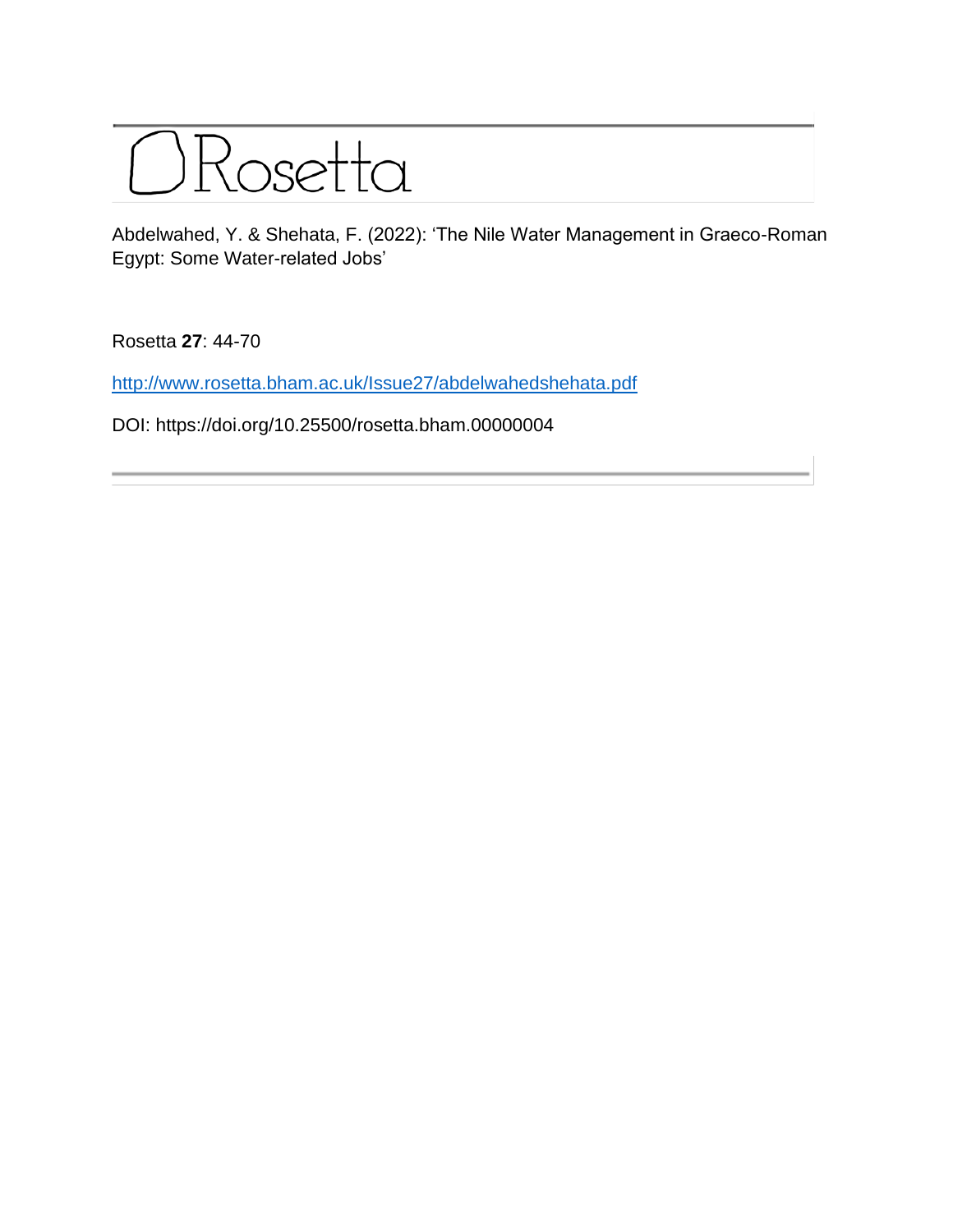# **The Nile Water Management in Graeco-Roman Egypt: Some Water-related Jobs**

*Dr. Youssri Abdelwahed & Dr. Farag Shehata* (Minia University)

# **Abstract**

The Nile has always occupied an important place in the Egyptian natural and cultural landscape. The ancient Egyptian civilization depended entirely on the annual donations of water and silt of the Nile flood, which played a vital political, religious, and socioeconomic role in ancient Egyptian culture. This article uses Greek papyrological evidence to examine some water-related jobs as evidence of the control and management of the Nile water resources in Graeco-Roman Egypt. It will focus in particular on the Nile conservancy and other water-related administrative officers, notably the sailors-divers, the inspectors of sowing, the sluice guards, the irrigation guards, the river-workers, and the inspectors of fishing. The transportation and distribution of water for public and personal use by the water-providers and water-carriers will also be investigated. The analysis will help us gain a better understanding of how the state and the inhabitants could manage and make the most of the Nile river and its water assets through the use of a series of administrative water-related jobs.

*Keywords*: The Nile waters, water management, Greek papyri, texts, Graeco-Roman Egypt

\*\*\*

#### **Introduction**

The Nile river has occupied an important place in current literature and discussions on Egypt.<sup>1</sup> Haapi, the god of the Nile inundation, has received considerable academic

<sup>1</sup> For an annotated bibliography on the Nile see Tvedt 2000.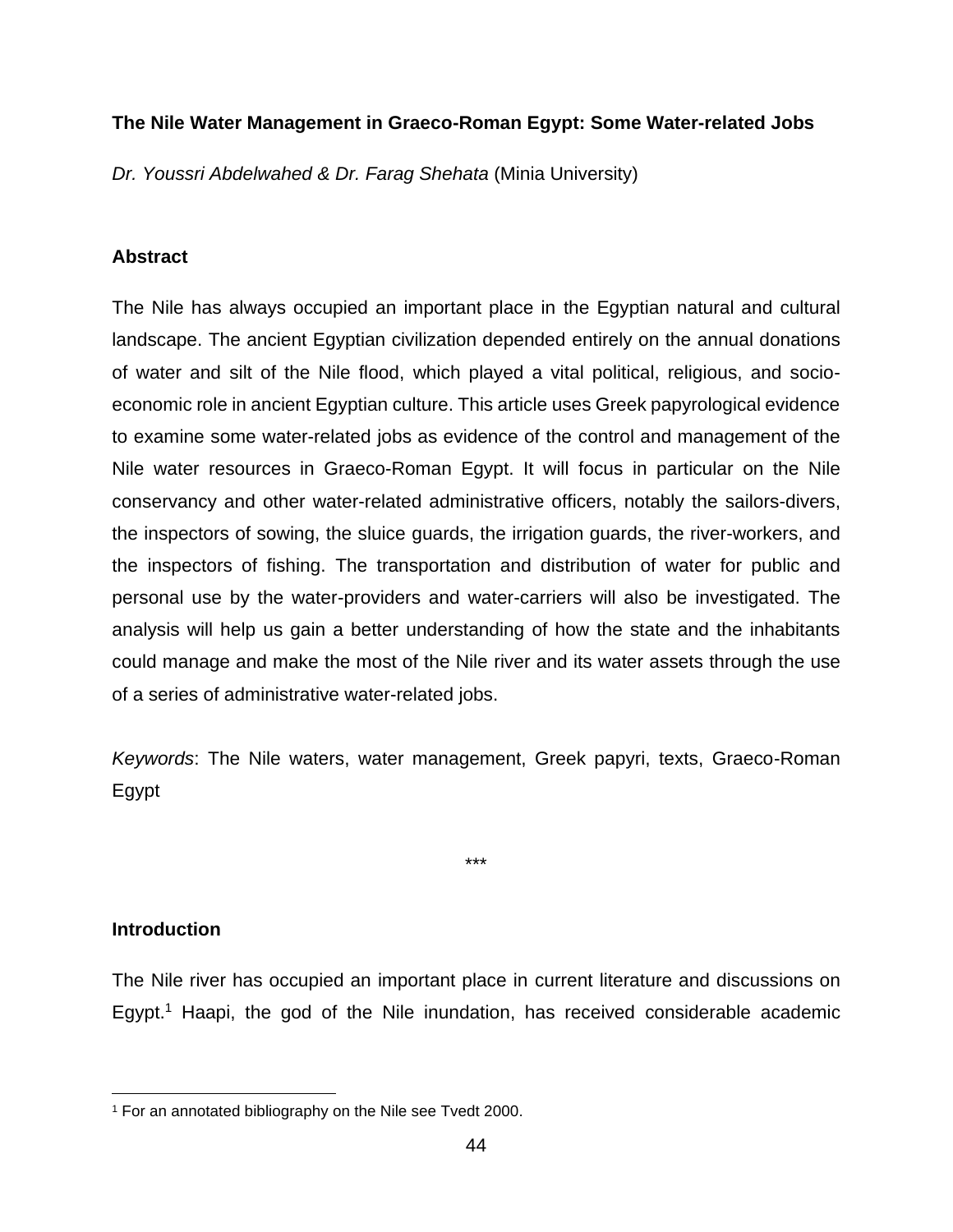attention. <sup>2</sup> Scholars have also examined the Nile landscape from the Neolithic to the Roman conquest, and how the ancient Egyptians attempted to harness power of the Nile as a useful force for agriculture and transportation. $3$  The Nile quays and harbours built along the Nile banks, particularly near the temple frontages, and the Nilometers used for determining the taxation rates have equally been points of scholarly interest.<sup>4</sup> The nature of irrigation officialdom in the Arsinoite nome (modern Fayum) has already been dealt with in great depth. In 1993, Bonneau presented the most detailed study on the administrative offices related to the irrigation system in the region. <sup>5</sup> However, there is currently no comprehensive study on the control, management, and use of the Nile and its water resources through the Nile conservancy and a series of other water-related administrative offices in the light of surviving Greek papyrological documentations. This paper will provide such as study.

The paper starts with a brief discussion of the precautionary measures against the furious annual Nile flood, most notably the repair of dams, dykes, and bridges. It highlights the importance of the Nile water resources for the welfare of the inhabitants and the prosperity of Egypt. It then introduces the Nile water administration represented in the Nile conservancy as a high administrative body associated with the management of the Nile. It then continues into discussions of evidence for the use of the Nile for internal transportation through the Nile boats, land irrigation through the irrigation-related offices, and fishing through the inspectors of fishing. The water transportation and reservation for personal and public use through the water carrier (hydrophoros) and the water provider (hydroparochos) will be the final elements presented in the article. $6$ 

<sup>2</sup> Bonneau 1964; Spence 1990: 169-171; Watterson 1996: 8-11; Pinch 2002: 136-137; Redford 2002: 282; Wilkinson 2003: 106-108; Hart 2005: 61.

<sup>3</sup> See e.g. Bunbury 2019.

<sup>4</sup> Sandri 2017; Bietak 2017.

<sup>5</sup> Bonneau 1993.

<sup>&</sup>lt;sup>6</sup> Throughout the article, we primarily use the texts and translations of Greek papyri as they appear in the Duke Databank of Documentary Papyri (DDbDP). All the papyri from the DDbDP are digitally available on via papyri.info, accessible at <https://papyri.info/browse/ddbdp/> (last accessed on 21/3/2022). Primary sources for this article are the papyri in Hunt and Edgar 1943 (*Select Papyri, Volume II: Public Documents*), which are also available online at<http://www.attalus.org/docs/select.html#2.1> (last accessed on 21/3/2022). If a different text and translation than those of the DDbDP and Hunt and Edgar 1943 is used, it is recorded in the footnote.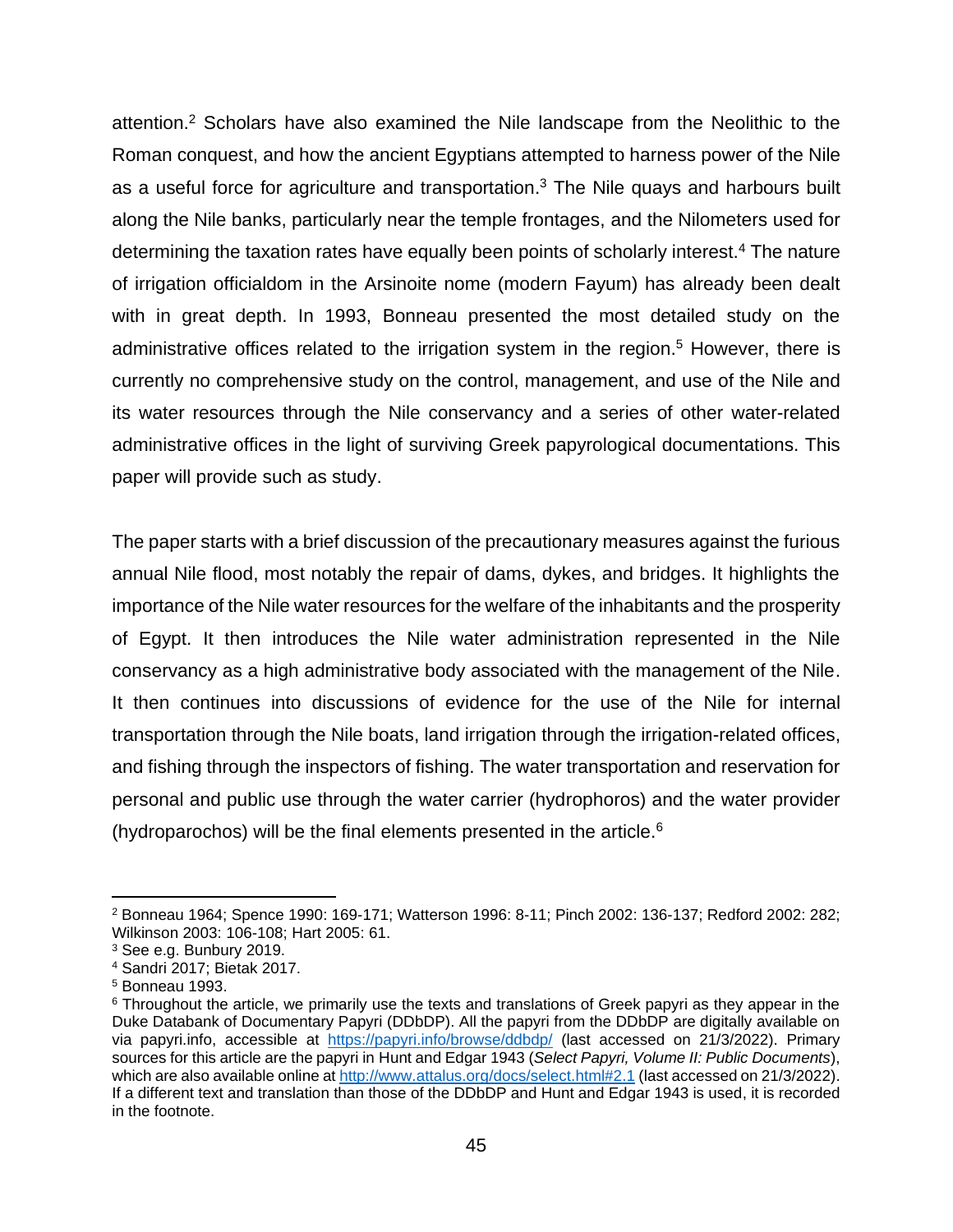#### **The Precautionary Measures Against the Nile Flood**

The annual flood brought with its water and soil both fertility and prosperity, which secured for the ancient Egyptians the reasons for life and survival. Nevertheless, the inundation was a disastrous natural phenomenon that necessitated taking serious precautionary measures by the successive Egyptian administrative authorities and the inhabitants alike. In the early second century AD, Tabetheus, who lived in Karanis, wrote a letter to her brother Tiberianus, telling him that his daughter Segathis 'remains in attendance on me lest [the flood] come in the river with great violence, since I am not able to leave the house on account of [the flood]'.<sup>7</sup> Despite the prosperity which resulted from the rich silt (fertile soil) and massive quantities of water it deposited and brought annually, the Nile river and its flood caused serious threats to the lives and properties of local inhabitants.

Undoubtedly, the Nile flood was a major component of the ancient Egyptian socioeconomic life. It was an unstoppable natural phenomenon that occurred every year. It brought billions of cubic meters of water mixed with soil, which had the potential to turn the life of the Egyptian society into a chaotic state, unless the public authorities and inhabitants were well-prepared for it. Flow records of the Nile waters at Aswan from 1869 to 1902 may draw attention to, and help visualize, the drastic impact of the furious Nile on Egyptian land and life during the flood period.<sup>8</sup> Visually, it can be imagined that the flood water penetrated everywhere, whether in temple grounds, tombs, streets, alleyways, houses, and other structures, particularly since the ancient Egyptians lived and constructed buildings along the banks of the Nile river. Prior to the construction of the Aswan High Dam in the 1960s, many ancient Egyptian monuments, particularly the temples located in Upper Egypt, along with their sacred precincts, courts, colonnades, and sanctuaries, were largely flooded with the Nile waters.<sup>9</sup> This seems to explain why

<sup>7</sup> *P.Mich*. 8.474.

<sup>8</sup> Sutcliffe and Parks 1999: 151-160. See e.g. Sutcliffe et al 2016: fig. 6, where the bodies of the survey party members traversing cross-section of the Nile flood-plain are nearly submerged under the Nile water up to their heads.

<sup>9</sup> Hassan 2007; Okasha 2010.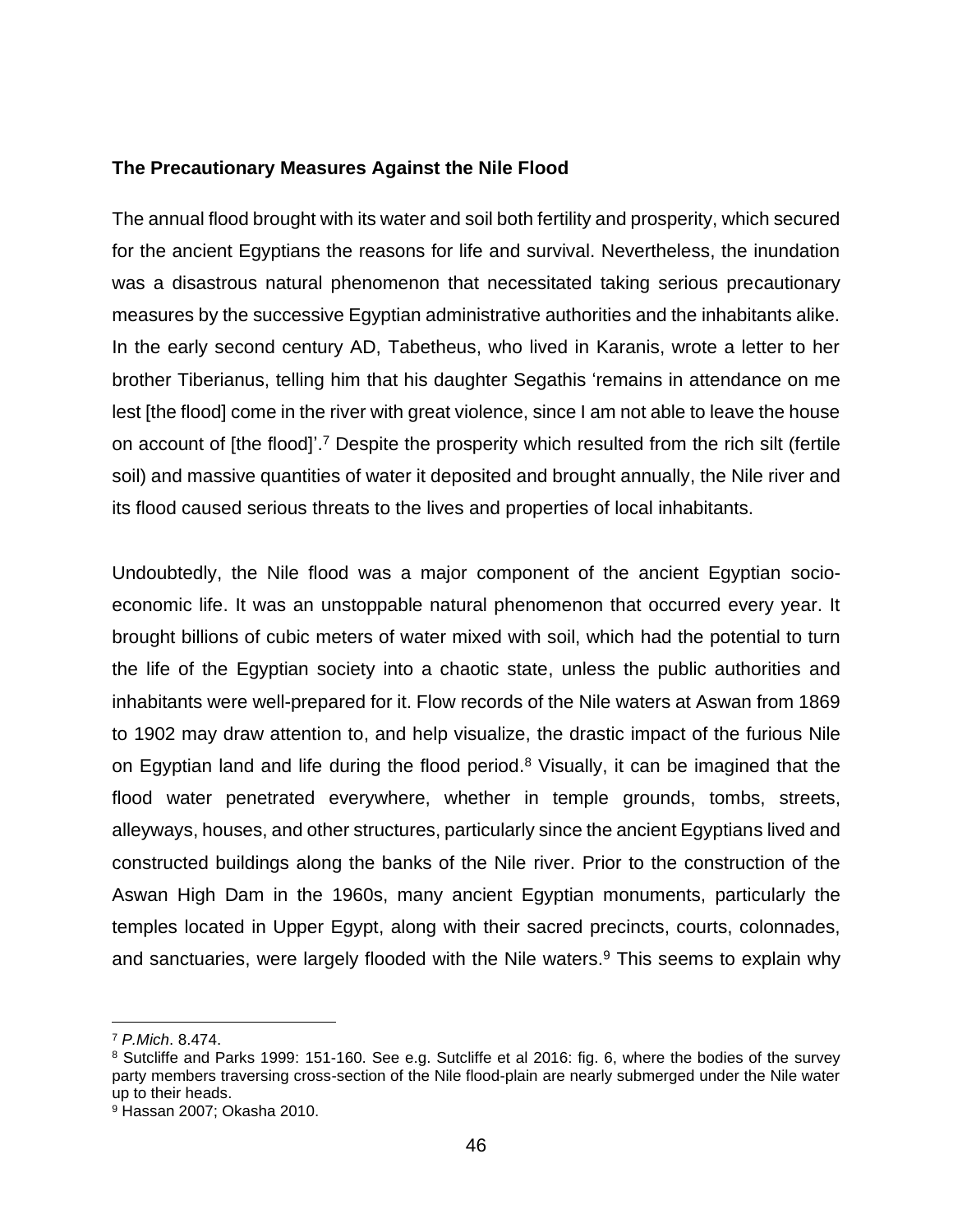Tiberius built a new brick enclosure wall for the temple of Luxor following severe damage from a high inundation.<sup>10</sup> According to the stelae inscribed on that occasion and unearthed in the eastern side of the temple, Tiberius ordered the building of a dam and perhaps a canal to safeguard the temple in the future.<sup>11</sup> The avoidance of the negative impacts of the annual Nile flood made the control and management of the Nile water imperative to guarantee the success of the official authority and the welfare of the inhabitants.

To the inhabitants of Graeco-Roman Egypt, the rise of the annual Nile flood was a natural challenge that could hinder the performance of their daily routine activities, including business matters. Thus, in the third century BC, an unknown official sent a letter to Zenon, concerning a caravan that had to stop because of the inundation in the Delta, informing Zenon that 'we are keeping the camels in the (village) of Nechthenibis as we were not able to bring them down to Hermopolis; for several floods are open and waters have been released everywhere'.<sup>12</sup> Due to the Nile flood, the inhabitants took all possible measures to protect their lives and commodities. Some inhabitants could not leave their domestic property and preferred to stay at home until the chaotic and unsafe situation caused by the Nile flood came to an end, as was the case of Tabetheus mentioned above.<sup>13</sup> Due to the flood, other inhabitants had to move their possessions to a more secure place. Thus, in AD 40 in the Arsinoite nome, Ammonius sent a letter to his dearest Aphrodisius, asking him to 'get the corn in the granary moved because of the inundation, all of it'.<sup>14</sup>

Because the annual Nile inundation flooded cast areas of land and consequently spoiled agricultural products, the king issued several decrees with relief measures, which were implemented by magistrates. This was the case in 116 BC, when king Ptolemy VIII Euergetes decreed:

<sup>10</sup> Bagnall and Rathbone 2004: 188.

<sup>11</sup> Habachi 1975-1976.

<sup>12</sup> *P.Mich*. 1.103.

<sup>13</sup> *P.Mich*. 8.474.

<sup>14</sup> *P.Ryl*. 2.231.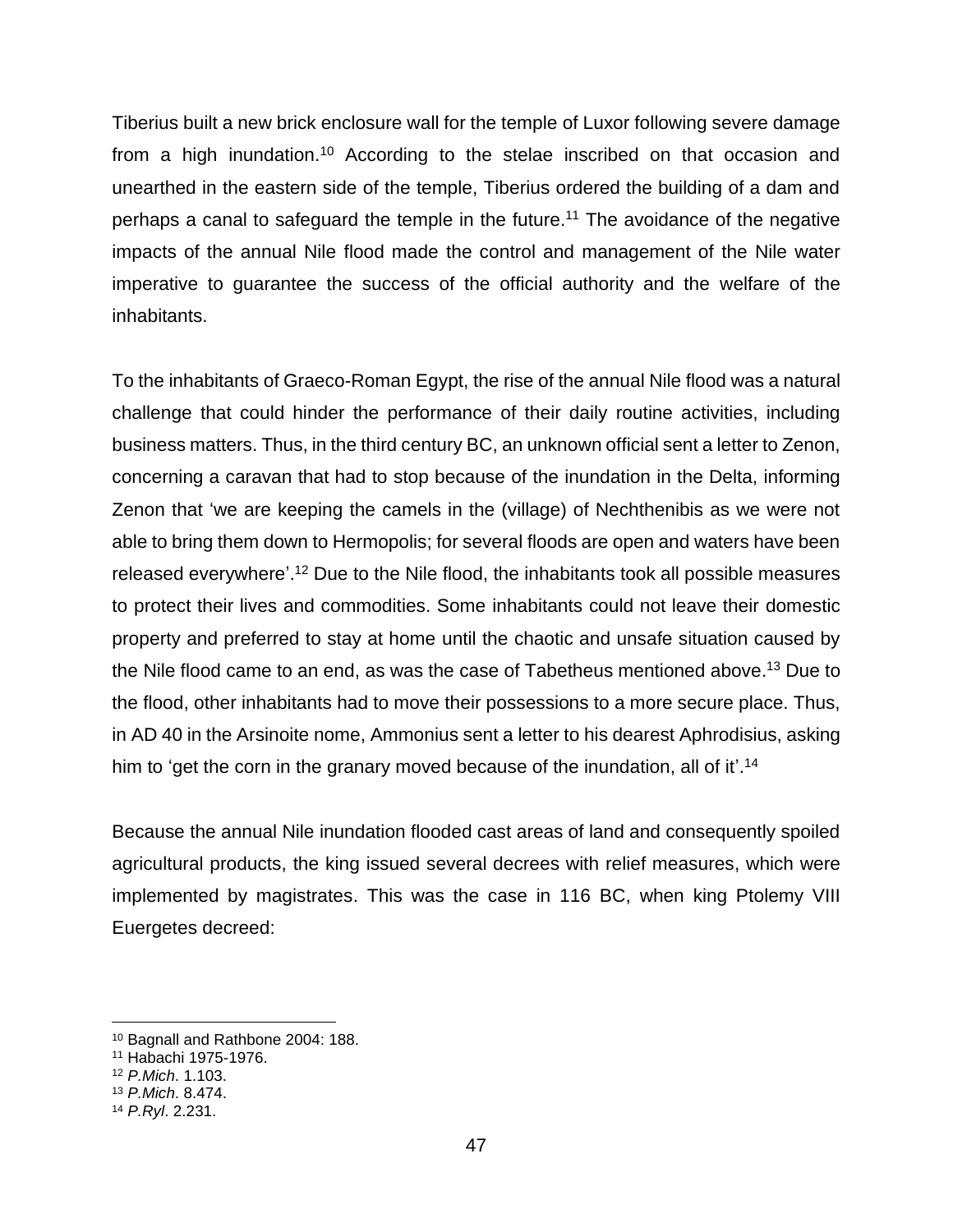The cultivators of vine-land or gardens throughout the country, if they plant them between the fifty-third and fifty-seventh years in the land which has become flooded or dry, shall be left untaxed for five years dating from the time at which they plant them, and from the sixth year for three years more they shall be required to pay less than the proper amount, payment being made in the fourth year, but from the ninth year onwards they shall pay the same as the other owners of land in good condition. 15

As it stands, the owners of the lands which became flooded were fully exempted from the taxation for five years, and they paid the taxation imposed on their agricultural lands as well as products at a reduced rate for the following three years. Such royal and official measures were quite important for reducing the negative economic impacts of the annual flood on inhabitants' lives.

# *The Repair of Dams, Dykes, and Bridges*

In preparation for the coming of the annual Nile flood, the official authorities took serious measures throughout Egypt to keep the disastrous effect of the inundation on the country to the minimum. Dams, dykes, and bridges were fully repaired, and canals were similarly cleaned out, to be able to withstand the furious flood and absorb the influx of the Nile waters. The Nile waters would be regulated and used for irrigation through the year and until the coming of the next flood. In AD 278, the diocetes (financial exchequer) Ulpius Aurelius sent a circular letter addressed to the strategi (nome governors) and the decemprimi (ten senior members of the local council) of the Heptanomia and the Arsinoite nome, who, along with the yearly magistrates, formed a group which in times of crisis represented the community in dealings with the central government concerning the preparations of the flood:

The season for the consolidation of the dykes and the cleansing of the canals having arrived, I thought it necessary to instruct you by this letter that all the cultivators and ... ought now to carry out these operations with all zeal on the ... belonging to them, with a view both to the public good and to their private advantage. For I am persuaded that everyone is aware of the benefit resulting from these works. Therefore let it be the care of you, the strategi and decemprimi, both to urge all to take in hand this most necessary labour and to

<sup>15</sup> *P.Tebt*. 1.5.93-95.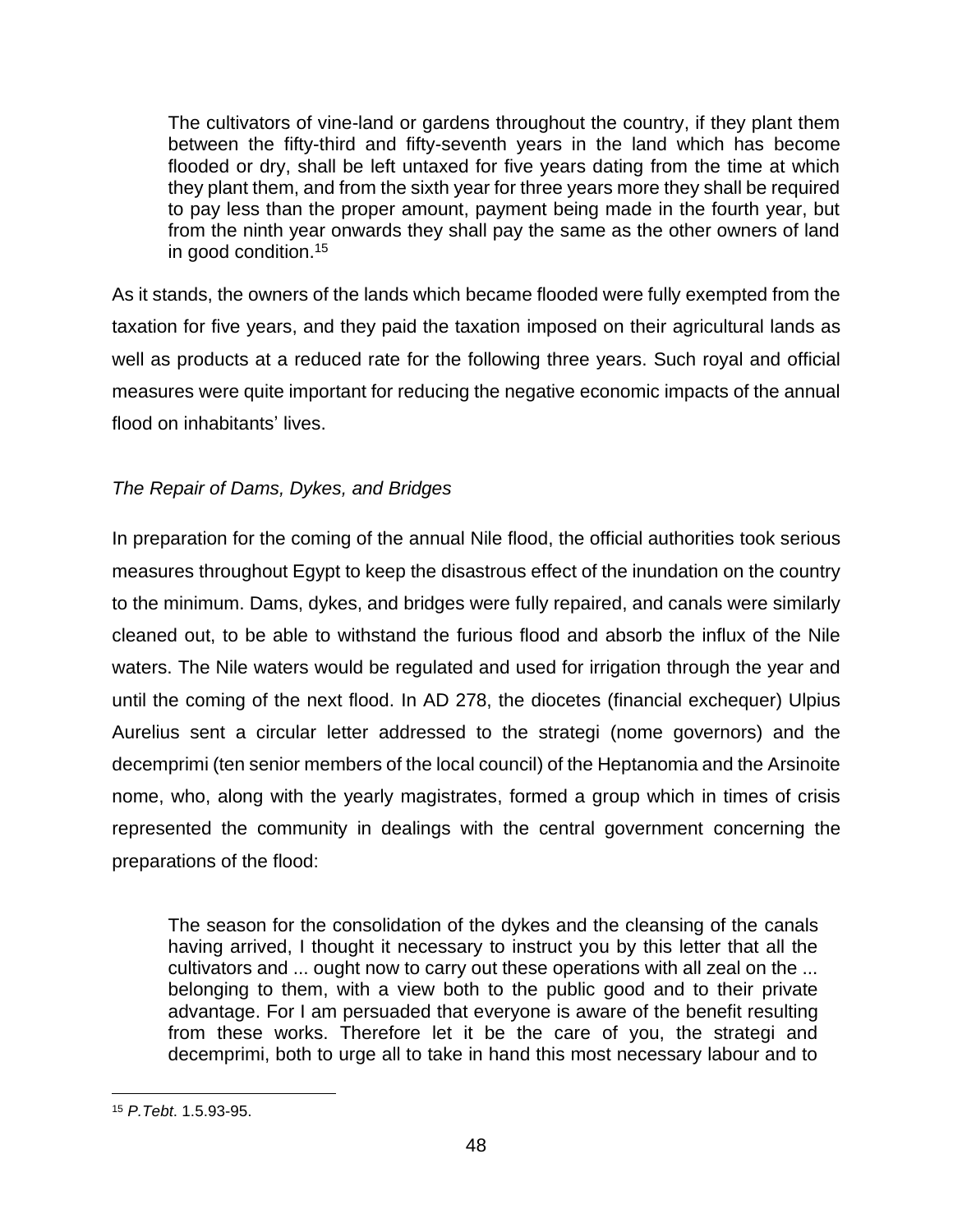see that the overseers usually elected for the purpose are chosen from magistrates or even private individuals, their task being to compel everyone to perform his proper work in person, according to the rule given in the constitution of the appointment, without enmity or favour, so that the dykes are brought up to the prescribed height and breadth and the breaches filled in, to enable them to withstand the flood of the most sacred Nile auspiciously approaching, and that the canals are cleansed to the depth of the so-called standards and the usual width, in order that they may easily absorb the coming influx of water for the irrigation of the fields, this being a matter of public utility, and that in no case is money exacted from any person instead of work. If anyone dares to attempt such a thing or disregards these orders, let him know that by impairing measures designed for the welfare of the whole of Egypt he will put to stake not only his property but his very life. I pray for your health.<sup>16</sup>

It is clear from the passage that it was the responsibility of the diocetes to issue the alarm for the approach of the annual flood of the 'most sacred Nile'. It seems that he supervised the administration of the personnel involved in the construction and repair works on the dams, dykes, bridges, and canals necessary to survive the influx of the Nile water. Working alongside the diocetes were the strategi and decemprimi, who were in charge of choosing and compelling the public officials and other selected and appointed private individuals to repair the dykes and cleanse the canals to the prescribed height, (twelve cubits to the satisfaction of the oikonomos and the chief engineer according to a papyrus of 257 BC $)^{17}$  and depth to withstand the annual flood of the Nile. It appears that the inhabitants were sometimes allowed to pay money as a compensation for not helping during the crisis and for not carrying out the necessarily public labour, hence the diocetes found it necessary to stress that 'in no case is money exacted from any person instead of work'. 18

Undoubtedly, the precautionary measures taken to protect the province from the furious Nile flood promised the welfare of the state and the population, as the above-mentioned papyrus states. Hence, it should come as no surprise that a festival was held around the time of the summer solstice when the river began to rise, undoubtedly in connection with the annual Nile flood. In the second century AD, a list of articles which were presented to

<sup>16</sup> *Sel.Pap*. 2.225 (trans. Hunt and Edgar 1943: 117-119) = *P.Oxy*. 12.1409.

<sup>17</sup> *Sel.Pap.* 2.346 (trans. Hunt and Edgar 1943: 406-409) = *PSI* 488, 11, 9-19.

<sup>18</sup> *Sel.Pap*. 2.225 (trans. Hunt and Edgar 1943: 117-119) = *P.Oxy*. 12.1409.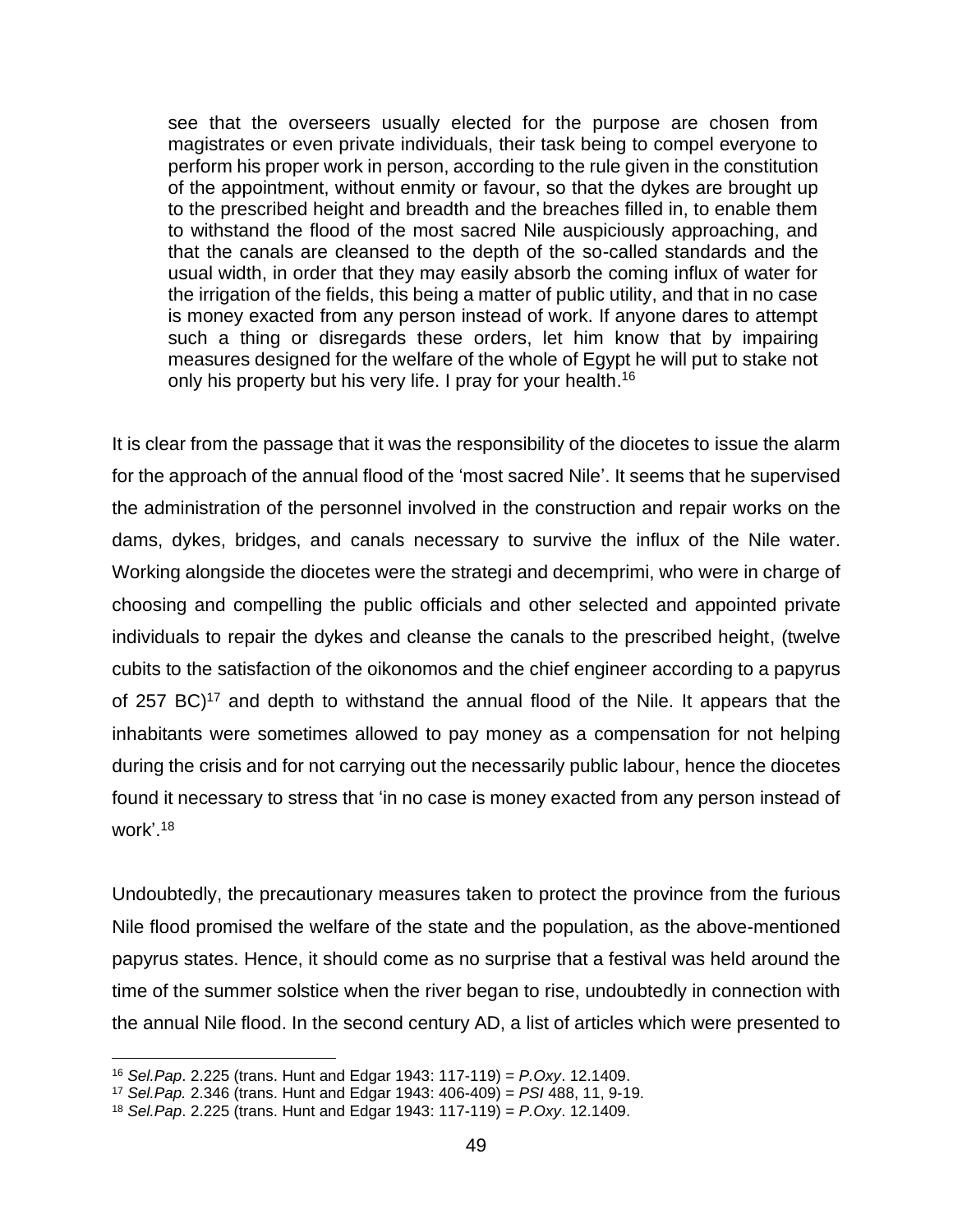the strategos of Oxyrhynchus in connection with 'the sacrifice to the most sacred Nile on 30 Pauni' included '1 calf, 2 jars of sweet-smelling wine, 16 wafers, 16 garlands, 16 pinecones, 16 cakes, 16 green palm-branches, 16 reeds likewise, oil, honey, milk, every spice except frankincense'.<sup>19</sup> It is tempting to suggest here that the sixteen articles used in the sacrifice denote the sixteen cubits by which the Nile rises for its annual flood, which are shown in sculptures as the sixteen children of the god Nilus.<sup>20</sup> It seems that certain rituals had numerical connection in ancient Egypt. For instance, there are different interpretations for the seventy or seventy-two day embalming period. Scholars often connect the seventy-day period with the movement of the Dog Star Sirius.<sup>21</sup> However, the seventy-two day period also coincided with the number of the fellow conspirators of Seth, who participated in the assassination of Osiris.<sup>22</sup> Possibly, it was thought essential to mourn and keep the body away from the followers of Seth for seventy-two days.<sup>23</sup> In a society where rituals were always tempered with symbolic meanings, this symbolic interpretation cannot be totally disregarded.

Together, the strategi and decemprimi were responsible for the individuals who were selected to perform the public works in preparation for the coming of the flood. In an earlythird-century AD letter, the strategi and the decemprimi stated that:

We present and report at our own risk the persons mentioned below, being wellto-do and suitable, for the performance of the services of the year. They are as follows. For Cynopolis: for the cleaning of canals Gikon son of Diodorus, aged about 46 years, having property worth 600 drachmae; for the guarding of crops the persons previously presented for flood-duties, watering, sowing, and all other public works, Patron, without patronymic, his mother being Protons, aged

<sup>19</sup> *Sel.Pap*. 2.225 (trans. Hunt and Edgar 1943: 117-119) = *P.Oxy*. 12.1409.

 $20$  See e.g. the colossal statue of the Nile found in AD 1513 in Campo Marzio, where it was probably part of the decoration of the *Iseo Campense* dedicated to Isis and Serapis. It is now kept in The Vatican Museum, cat. 2300. [https://www.museivaticani.va/content/museivaticani/en/collezioni/musei/braccio](https://www.museivaticani.va/content/museivaticani/en/collezioni/musei/braccio-nuovo/Nilo.html)[nuovo/Nilo.html](https://www.museivaticani.va/content/museivaticani/en/collezioni/musei/braccio-nuovo/Nilo.html) (last accessed on 3/5/2021).

 $21$  The rising of Sirius marked the Egyptian New Year in the beginning of the inundation season. The time when Sirius disappeared in the sky until the time it returned was seventy days. The Egyptians perhaps equated this astronomical phenomenon with the time from death in the physical world to rebirth into the afterlife (Smith 2009).

<sup>22</sup> Plutarch *De Is. et Os*. 13. Cf.Herodotus 2.86.

<sup>23</sup> Abdelwahed 2016: 73.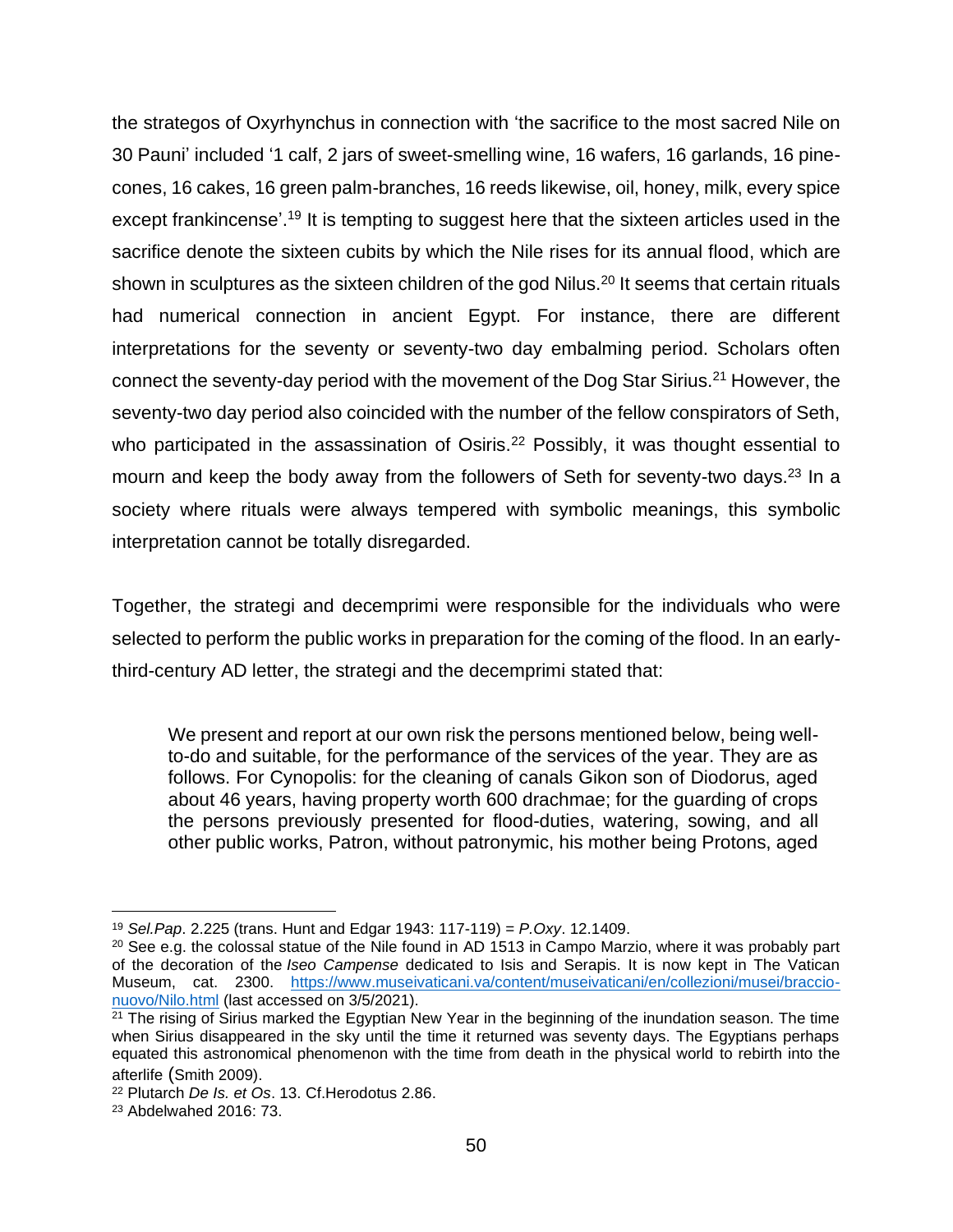about 30, having property worth 1000 drachmae, Aphrodas son of Nepheros, aged about 45, having house-sites worth 1000 drachmae.<sup>24</sup>

Only male individuals were selected for the public service and work during the flood season. In most cases, the people chosen for this task were in their thirties and forties and must have property as a surety for their appointment.<sup>25</sup>

Dykes and embankments are frequently mentioned in papyrological evidence. While dykes are usually portrayed as state projects and public properties, they also appear in Greek papyri as private possessions and properties that could be sold or inherited.<sup>26</sup> Dykes were sometimes named after private individuals, such as the dyke of Archias in the Arsinoite<sup>27</sup> or the Psinali... dyke at Theadelphia.<sup>28</sup> Other dykes were also named after Egyptian deities, like the dyke of the great god Soknebtunis at the village of Kerkeosiris.<sup>29</sup> More often than not, dykes were given the names of the towns or villages in which they were built, such as the dyke of the village of Alabanthis in the Arsinoite, which was located on a major water stream.<sup>30</sup> Like all other dykes, the dyke of Alabanthis was built to manage the distribution of the irrigation Nile water into the arable lands of Alabanthis, and perhaps into those of other nearby villages which were closely connected with Alabanthis geographically and/or economically.<sup>31</sup> The dyke-area of Alabanthis appears in an official register of copies of outgoing correspondence to various officials, datable to 235 BC, , where Architimos is instructed to 'give orders for the measurement to Sokonos son of Pasis, for the dyke-area at Alabanthis'.<sup>32</sup>

*P.Tebt*. 3.1.701, in which the official asks for the wheat seeds given to farmers by the state to be returned from the new crop with an increase of one half and the rent shall be

<sup>24</sup> *Sel.Pap*. 2.343 (trans. Hunt and Edgar 1943: 401-403) = *P.Ryl* 90.ii.30-56.

<sup>25</sup> *Sel.Pap*. 2.343 (trans. Hunt and Edgar 1943: 401-403) = *P.Ryl* 90.ii.30-56; *P.Tebt*. 1.5.193-206.

<sup>26</sup> *P.Mich.* 5.274, 275, 322.

<sup>27</sup> *P.Ryl* 2.154.

<sup>28</sup> *P.Fay* 77.

<sup>29</sup> *P.Tebt*. 1.13.

<sup>30</sup> *P.Tebt*. 3.1.701.1-5.

<sup>31</sup> *[P.Petaus](https://www.trismegistos.org/tm/detail.php?tm=8826)* 40. 8-9.

<sup>32</sup> *P.Tebt*. 3.1.701.1-5.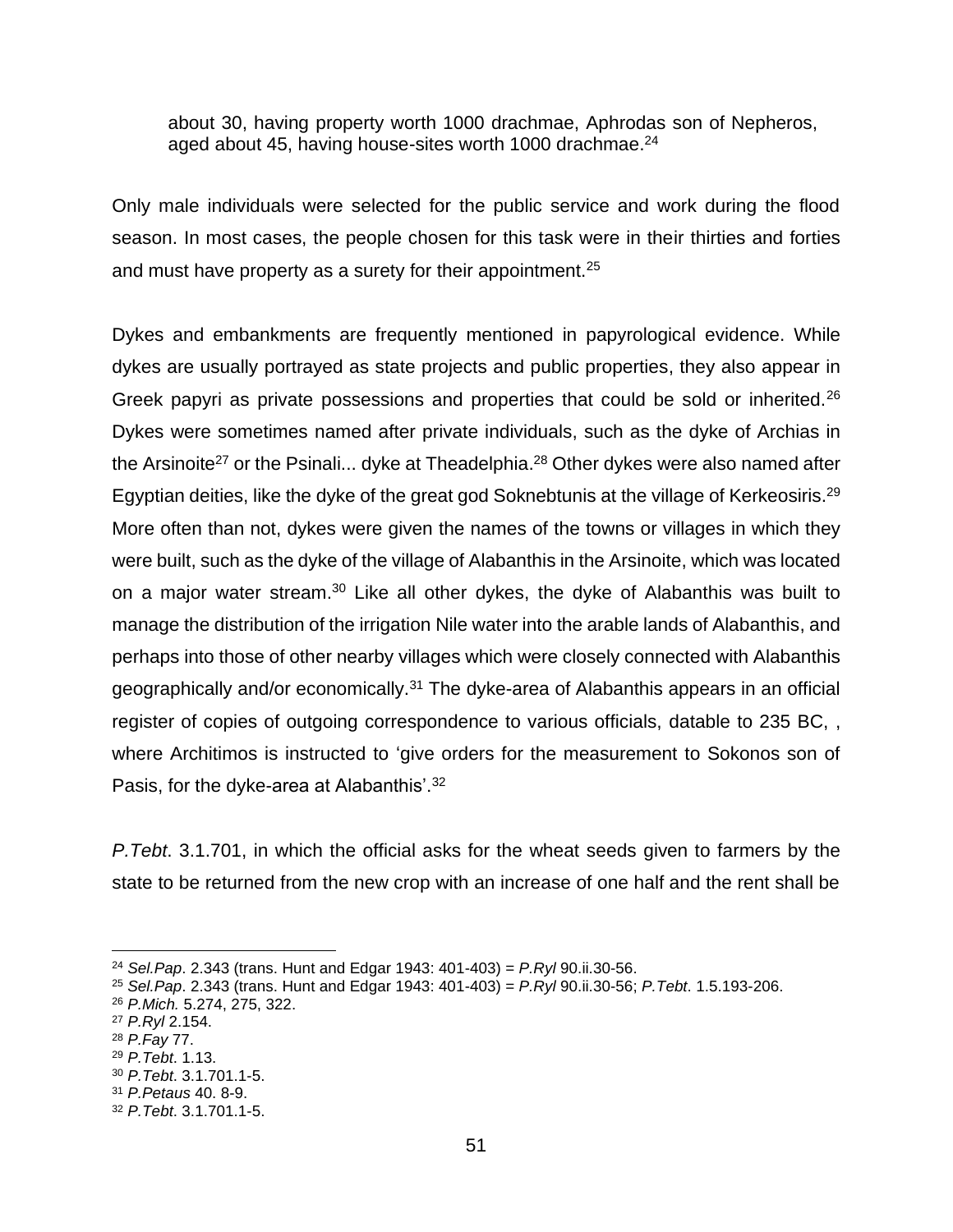paid in wheat proportionate to the seed,<sup>33</sup> suggests that the dyke-area at Alabanthis was enclosed with an arable land of wheat. In 241 BC, Hermogenes, the head of the quarrymen of the copper mines near Philoteris, sent a letter to Theodoros, the engineer and architect working on the irrigation canals and in the stone quarries in the Arsinoite area. Hermogenes informed Theodoros that Harmachoros, the secretary of the public record office, had sent him a complaint of the quarrymen, who 'have been working in the Chalkorychia (copper mines) for quite some time now, and have been hoping to move on to Alabanthis when they have finished the job on which they were at work up to the 30th of Pachon, since there is no water around here'.<sup>34</sup> Undoubtedly, the drought of the copper mines near Philoteris and the richness of Alabanthis in water resources, which is apparent from its dyke-area and plain, was the motivation behind the strike of the quarrymen at Philoteris and their eagerness to be transferred to the quarry at Alabanthis.

Like many other public taxes which were imposed on the inhabitants to ensure their participation in the welfare of the state, such as the poll tax, the weaver's tax, the bath tax, and the tax on fountains, there was a tax levied for the work on the embankments of dykes.<sup>35</sup> Under Augustus, Tryphon son of Dionysius paid six drachmae for the embankment-tax on the tenth of Epeiph. $36$  It is not clear whether the individuals appointed to carry out the public work on the repairs of dykes and embankments were selected from the nearby villages or had come from further away. There has been some debate on the potential mobility of labour in the Roman period, where skilled and non-skilled workers had to migrate to fulfill their tasks, whether voluntarily or compulsorily.<sup>37</sup> Migration was an everyday feature of Roman Egypt. Inhabitants practiced permanent, long-term, and temporary movements within Egyptian nomes for many reasons, most notably work, marriage, military service, and public work.<sup>38</sup> It appears that the inhabitants selected for public works on dykes were obliged to work hard to fulfil their mission before the arrival of the furious flood. They were also compelled to perform their proper work in person,

<sup>33</sup> *P.Tebt*. 3.1.701.1-5.

<sup>34</sup> *P.Petr*. 3.43.8.fr2, r, 1-6.

<sup>35</sup> *P.Mich*. 5.255.

<sup>36</sup> *Sel.Pap.* 2.380 (trans. Hunt and Edgar 1943: 482-485) = *P.Oxy*. 2.288.ii.16-20, 31-34.

<sup>37</sup> Holleran 2021.

<sup>38</sup> Adams 2016.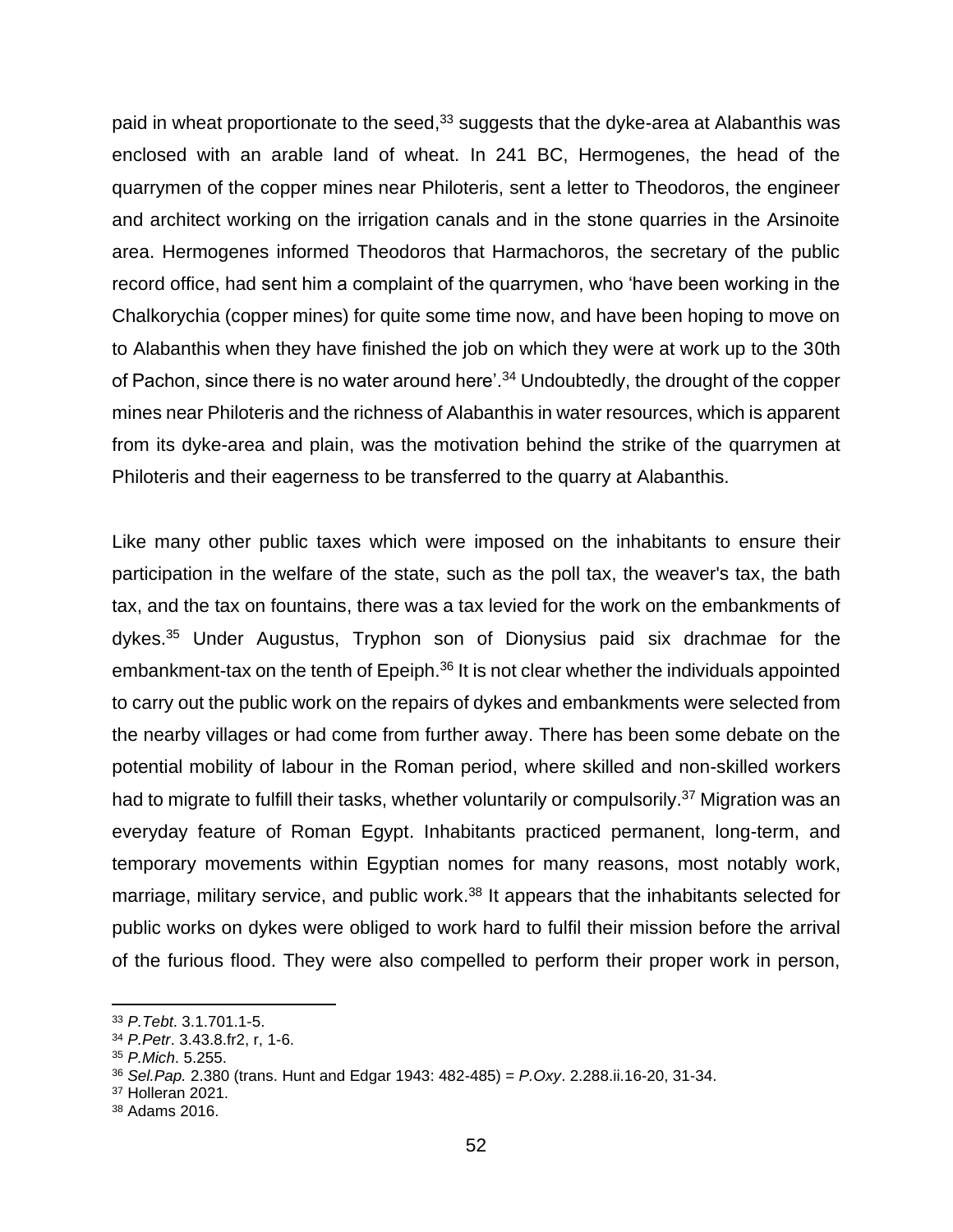'according to the rule given in the constitution of the appointment'.<sup>39</sup> Some individuals were selected to provide reeds and light material for the embankments, perhaps as a kind of corveé or public service. The amnesty decree of Ptolemy VIII Euergetes from 116 BC states that 'the persons who have failed to provide reeds and light material for the embankments are released from the penalties which they have incurred'.<sup>40</sup>

Also in 116 BC, Menches, the village scribe of Kerkeosiris, informed Ptolemaios, probably the strategos, about damage done to a dyke by certain persons who had carried off earth from it for their own use:

Menches, village scribe of Kerkeosiris in the division of Polemon, to Ptolemaios, greeting. On the sixteenth of Epeiph of the third year as I was inspecting, in company with Horos the komarches and Patanis and other elders of the farmers, the embankment works near the village, when we came along the drain the banking up of the surrounding dyke of the great god Soknebtunis, the lands near the village being situated between, we found that certain persons in the employ of Philonautes son of Leon, one of the catoecic<sup>41</sup> cavalrymen at Berenikis Thesmophorou, had dug away part of the aforesaid drain, (undermining) the mounds of the surrounding dyke called that of Themistos for the length of eight schoinia, and had heaped the earth from it on to the mounds of the holding of the said Philonautes. Whereupon we immediately seized one of the above-mentioned persons and sent a message to Polemon who is performing the duties of Epistates of the village, asking him to bring the offenders before you. I send this report therefore in order that you may, if you please (give instructions), first of all that the mounds are made secure and that Philonautes and his agents may appear before you and receive the punishment which they deserve for their (offences).<sup>42</sup>

The village scribe, the komarches (village administrators), and the elders of the farmers were responsible for the regular inspection of dykes to make sure that the embankments were well maintained. In this case, the catoecic cavalrymen at Berenikis Thesmophorou caused serious damage to the dyke of Themistos, and threatened its safety and therefore

<sup>39</sup> *Sel.Pap*. 2.225 (trans. Hunt and Edgar 1943: 117-119) = *P.Oxy*. 12.1409.

<sup>40</sup> *P.Tebt*. 1.5.193-206.

<sup>&</sup>lt;sup>41</sup> The term "catoecic" refers to Greek military settlers in Egypt, who are estimated at 50,000 by the end of the third century BC. They were probably mostly descendants of the original military settlers under Ptolemy I and II (Rathbone 1990: 113).

<sup>42</sup> *P.Tebt*. 1.13.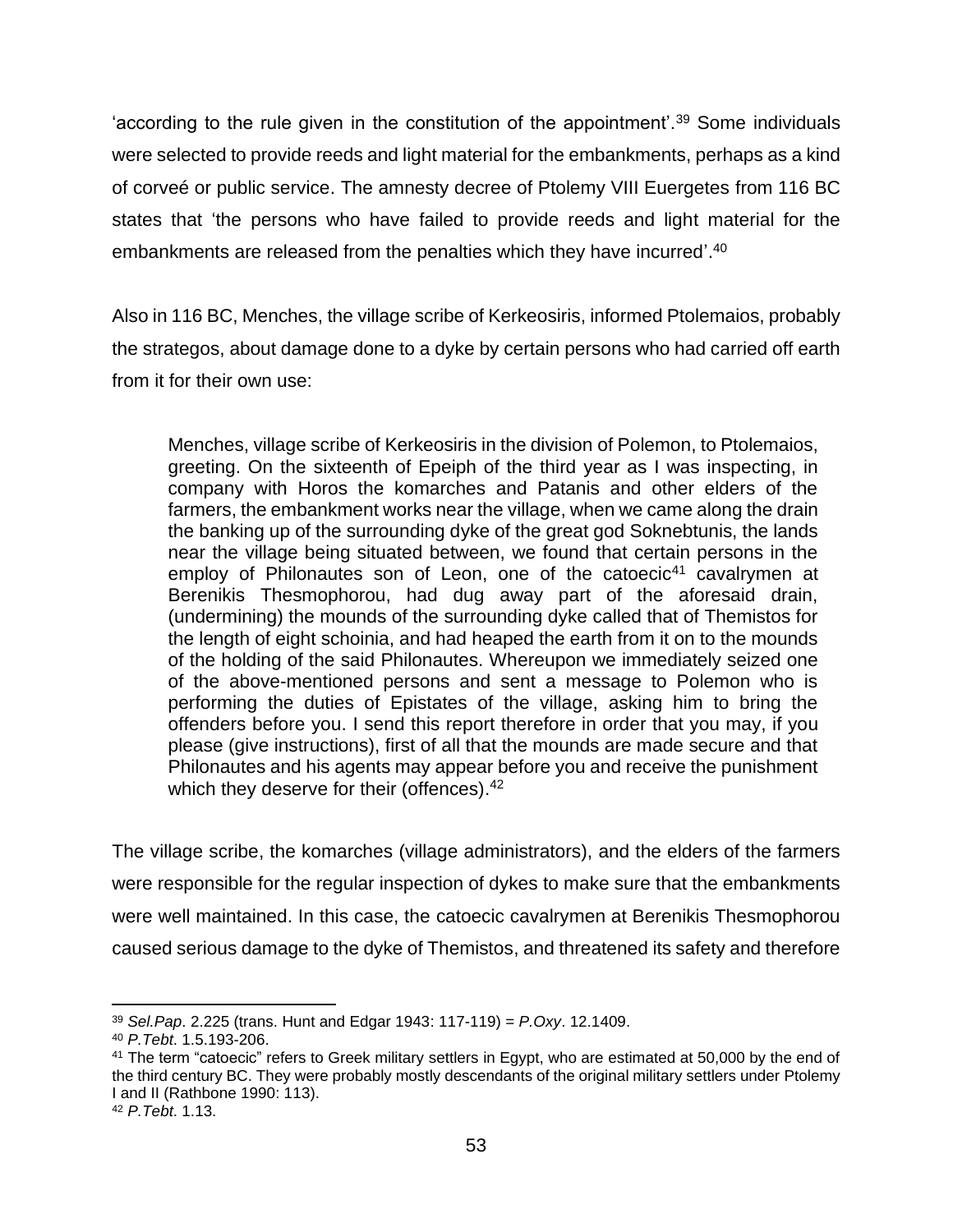efficiency by undermining its mounds. The harm caused to the dyke was taken seriously by the official authorities, and the perpetrators were promptly caught and brought to justice, perhaps in front of the strategos.

The construction and repair works on the dykes, bridges, and embankments was done through contracts between state and private engineers and contractors, who received the expenses of the work done on the structures from the public treasury. In 257 BC, Harmais sent a letter to Apollonius, the dioecetes, informing that the various embankments at the city of Memphis measured 100 schoenia. The sum given in the twenty-eigth year for the heaping up of these embankments was one talent 5500 drachmae, when the rise of the river was ten cubits, three palms, and one and a sixth fingerbreadths, whereas in the twenty-seventh year the sum given was one talent 1300 drachmae, when the river rose ten cubits, six palms, and two and two-thirds fingerbreadths. Harmais promised to heap up the same embankments beginning from their bases to the height of a rise of twelve cubits, the ideal height of the embankments, to the satisfaction of the oeconomus and the chief engineer if he received one talent from the treasury. According to the usual practice, the engineers were furnished with mattocks, which they were to return once the work had been done.<sup>43</sup> In 245 BC, a contract for public work on bridges was similarly given out from the treasury after public auction through Hermaphilus, the oeconomus, in the presence of Theodorus, the engineer, in preparation for the annual Nile flood in Crocodilopolis. The contractor was asked, among other works, to take down and replace the old bridges over the watercourse running to private farmsteads like those of Pterphorion and Calliphanes or running to towns, like Cynopolis.<sup>44</sup>

In preparation for the reception of the annual Nile flood, all canals throughout the country were completely cleansed. Suetonius even recounted that Augustus sent his soldiers to clean out all the canals into which the Nile overflows, to make Egypt more fruitful for Rome's grain supply.<sup>45</sup> The endeavours of Augustus to cleanse the Egyptian canals can

<sup>43</sup> *Sel.Pap.* 2.346 (trans. Hunt and Edgar 1943: 406-409) = *PSI* 488.ii.9-19.

<sup>44</sup> *Sel.Pap*. 2.348 (trans. Hunt and Edgar 1943: 408-415).

<sup>45</sup> Suetonius, *The Life of Augustus* 18.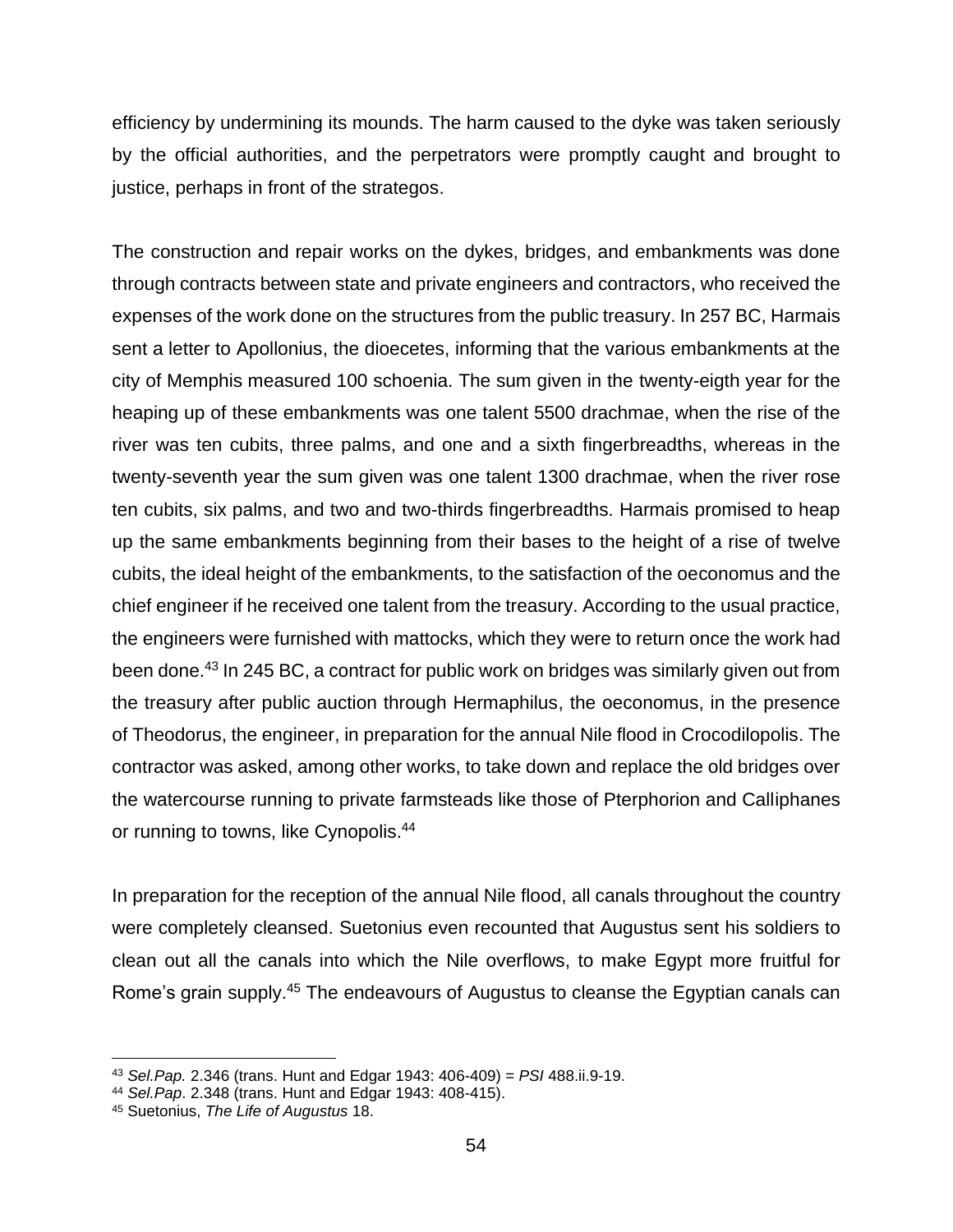also be understood in terms of his intent to maximize the profits of the agricultural products of Egypt, and consequently also increase the annual tribute, and similarly to help the province withstand the violent flood. Canals and other water channels existed almost everywhere in the country. In the third century BC, for example, there was a canal, the name of which is unfortunately lost, running to the west of Alabanthis.<sup>46</sup> The shrine of the Dioskouroi in the village of Kerkeosiris was similarly surrounded on the north and east by a canal. <sup>47</sup> In AD 131, a certificate of work on the embankments mentions that Zoilus, son of Petesouchus, his mother being Taorsenouphis, worked on the embanking works of the said sixteenth year from the fourth to eighth of Phaophi at the desert canal of Patsontis in Bacchias.<sup>48</sup> This suggests that labour was requisitioned every year for the consolidation of the embankments, where each man worked for nearly five days and received a certificate at the end of his work-period.

# **The Nile Water Administration**

# *The Nile Conservancy and its Responsibilities*

Egypt was one of the earliest countries to administratively organize its water resources by establishing supreme councils and higher administrative offices concerned with the organization, conservation, and management of the river Nile and its water assets. The Mesopotamian culture similarly attempted to administratively organize the water of its main rivers, the Tigris and Euphrates. Large-scale, hydraulic devices and cross-regional canals were frequently constructed under the sponsorship of the state. For example, there is textual evidence from the Ur III Period (2112–2004 BC) that irrigation works in the governor-run sector of the province of Umma were organized by the agricultural bureau in a highly centralized fashion, with a hierarchy of administrators in charge of cultivation, as well as the construction and upkeep of irrigation and water-control devices.<sup>49</sup> As will be discussed later, papyrological evidence confirms that Egypt once had a Nile conservancy (*tōn potamitōn grammatōn*) involved in the administration and control of the

<sup>46</sup> *[P.Petrie Kleon](https://www.trismegistos.org/tm/detail.php?tm=7702)* 43.5-6.

<sup>47</sup> *P.Tebt*. 1.14.

<sup>48</sup> *Sel.Pap*. 2.389 (trans. Hunt and Edgar 1943: 494-495) = *P.Ryl.* 210.

<sup>49</sup> For further discussion on these texts, see Rost 2017.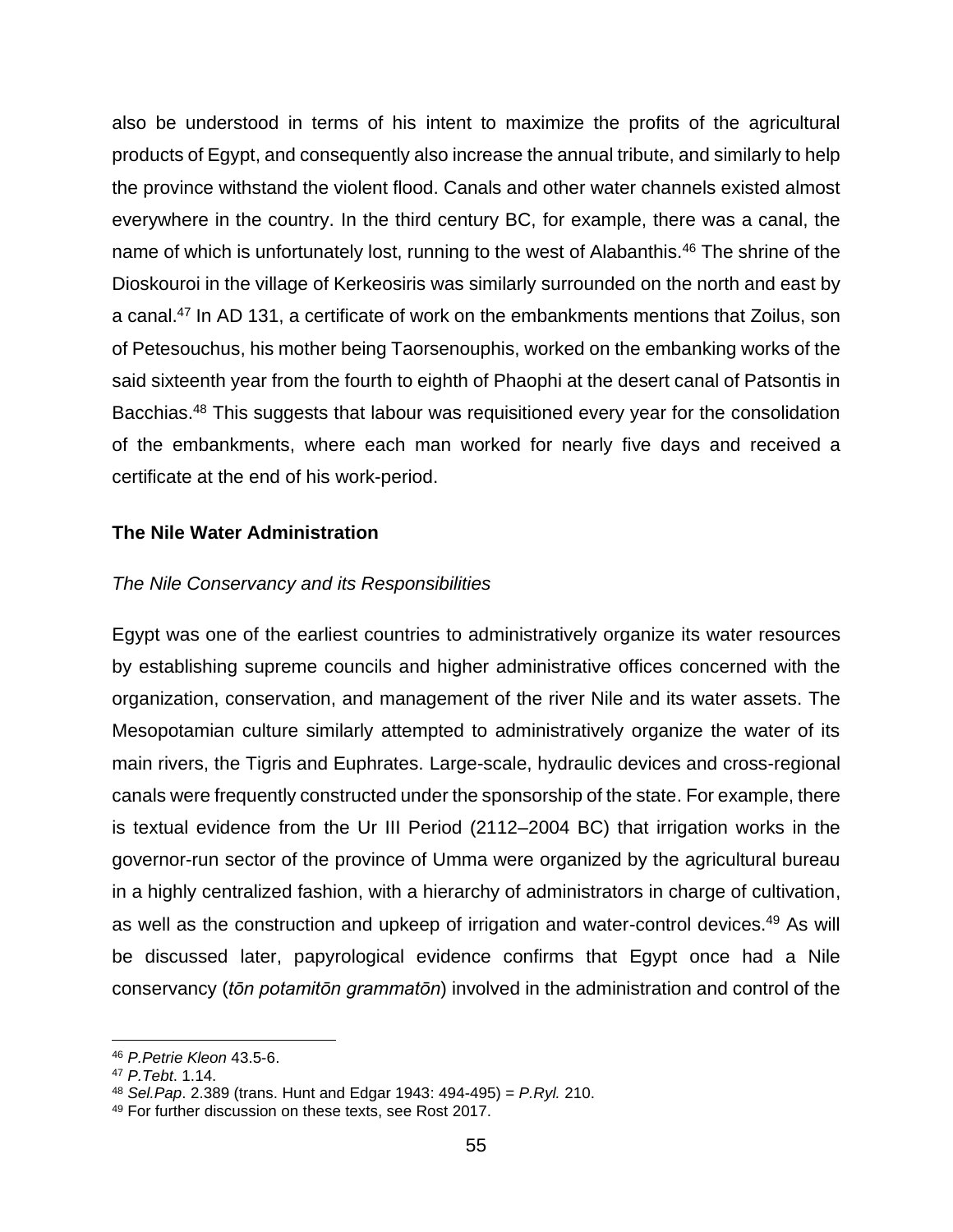Nile water resources, operating at least as early as the third century AD. This perhaps also existed through the Ptolemaic period given the importance of the Nile for the Ptolemaic agricultural economy and the presence of the same officials associated with the Nile under Ptolemaic rule.<sup>50</sup>

In a private letter datable to AD 249-257, Ninnos addressed Eirenaios, Neres, and Theodoros concerning labour carried out for the Nile conservancy:

From Ninnos to Eirenaios, Neres and Theodoros. Greetings! From the letter sent to me by Eirenaios through the workers employed by the Nile conservancy (*tōn potamitōn grammatōn*) (concerning the transportation expenses?). I have been informed that ninety naubia (cubits) of labour have been carried out and ... (which) you (i.e. Eirenaios) undertook (to carry out) in addition to the due sum and to require from the others and ... to sail upstream ... have paid (?) to the ... the salary, because...<sup>51</sup>

Although not much is known about the hierarchy of the Nile conservancy as a higher administrative body concerned with the management and preservation of the Nile water, textual evidence helps to give insights into the titles and duties of the offices working for this administrative body and its role in organizing the use and preservation of the Nile water resources through the country.

# *The Transportation on the Nile Boats*

Unfortunately, it is not clear from textual evidence whether the supervision and management of the transportation of different cargoes via the river Nile, the main artery of internal transport within the country, was associated with the Nile conservancy. In 252 BC, Dionysius, a boat-captain, acknowledged that 'he has embarked upon the transport of Xenodocus and Alexander, of which Ekteuris son of Pasis, of Memphis, is pilot, through Nechthembes the agent of the royal scribes, for conveyance to Alexandria to the royal granary, with a sample, 4800 artabae of barley, being pure, unadulterated, and sifted

<sup>50</sup> See the variety of water officials in Bonneau 1971, 1993. Cf. *Sel.Pap.* 2.346 (trans. Hunt and Edgar 1943: 406-409) = *PSI* 488, 11, 9-19; *Sel.Pap*. 2.348 (trans. Hunt and Edgar 1943: 408-415). <sup>51</sup> *P.Oslo* 2.57.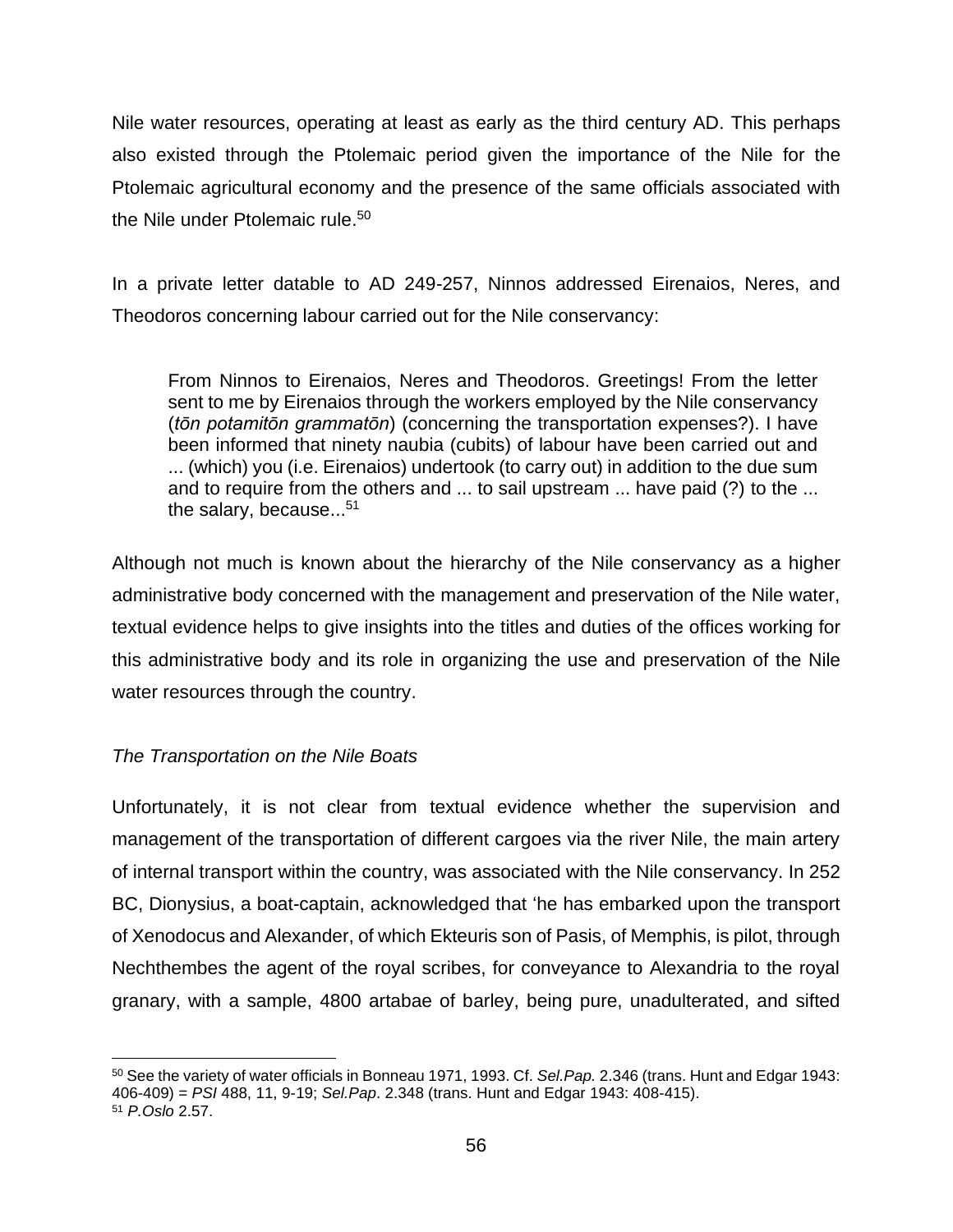grain, by the measure and smoothing-rod which he himself brought from Alexandria, with just measurement<sup>'.52</sup> The involvement of public officials, the presence of public boats, and the carrying and delivery of public cargoes via the Nile, such as the transportation of wheat and barley from and to public granaries between the nomes, may have necessitated the involvement of an official authority to control and manage the conveyance of cargo. Yet there is no explicit evidence that this authority was the Nile conservancy.

From the Old Kingdom through to the Roman Period, Egypt possessed an integrated transportation system that combined both land and river transport. Important heavy cargoes such as stone and wood used for monumental building projects, large cargoes of grain collected as in-kind taxation and turned over to the state granaries, and important cargoes of reeds used for the lighting of the public baths and the papyrus rolls used for the documentation of public and private dealings, were all transported through the Nile.<sup>53</sup> The Nile traffic would have been busy throughout the year, except for the inundation season, when commercial and other human activities were paused.<sup>54</sup> The Nile transportation necessitated the existence of many boats with a variety of sizes to accommodate the different cargo loads.

The manufacturing of boats was an important industry under Ptolemaic and Roman rule. Boats and boat builders are often mentioned in Greek papyri.<sup>55</sup> While some boats were private possessions, others were owned by the state. In AD 220-221, a registration of a private boat under Antoninius Pius reads:

To his excellency the epistrategos Aurelius Sabinianus from Aurelius Ptolemaeus also called Sempronius son of Apollinarius, of Antinoe. I register in accordance with the orders of the most illustrious praefect Geminius Chrestus the boat belonging to my son, who is a minor, Aurelius Aphrodisius also called Philantinous,

<sup>52</sup> *Sel.Pap*. 2.365 (trans. Hunt and Edgar 1943: 458-459) = *P.Hib*. 98.ii.6-21.

<sup>53</sup> Khalil 2010.

<sup>54</sup> *P.Mich*. 1.103.

<sup>55</sup> E.g. *P.Mich*. 1.60; *Sel.Pap*. 2.323 (trans. Hunt and Edgar 1943: 358-359); *P.Oxy*. 1.86.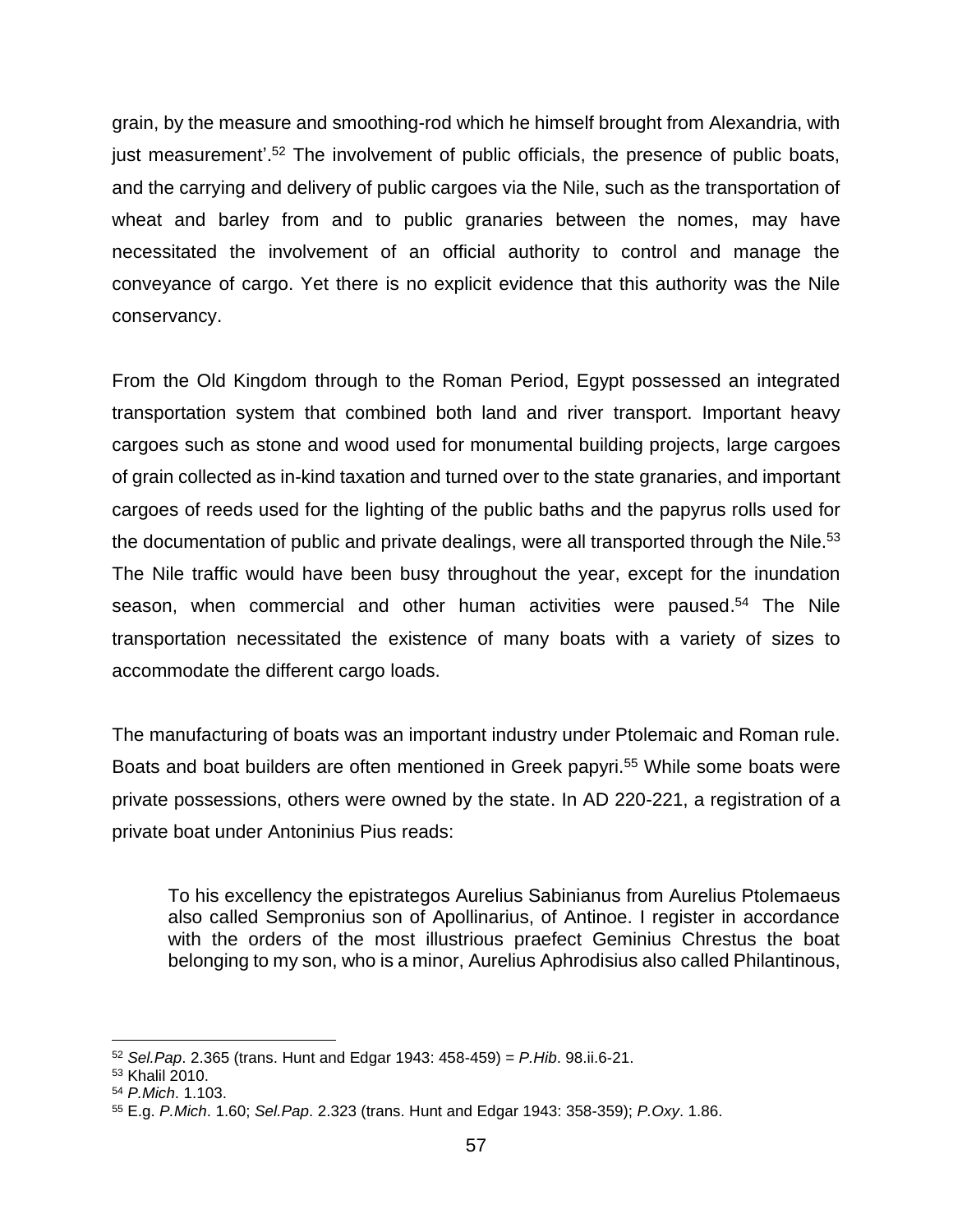likewise of Antinoe, being a Greek boat of 250 artabae burden having for a sign a multiform god, of which I am the pilot".<sup>56</sup>

Public boats owned by the state are also attested in Greek papyri. For example, Aurelius Papnouthius served as the 'pilot of the many-oared public ship in the Oxyrhynchite nome' in the mid third century AD.<sup>57</sup> In Roman Egypt, the owners of boats or their agents were obliged to register the boats in their possession, and to notify the epistrategos of the burden, sign, and pilot of the boat. It appears that every boat had a particular burden determined according to its capacity that it could not exceed for safety reasons.<sup>58</sup>

Textual evidence also confirms that there was a corporation of pilots or boat-captains operating in the Roman Period, and perhaps earlier. In a letter dating from AD 118, Papiris, a transporter of government corn, informed his friend Apollonius, strategos of the Apollonopolite-Heptacomia nome, that he had been commissioned to go to his nome alone with a boat of about 4000 artabae burden. After receiving his commission, he was detained by the procurator to act as priest to the pilots' corporation. <sup>59</sup> This was probably the corporation, under government control, of pilots or boat-captains employed in government service. The office of priest was a very common one in Egyptian organisations of all kinds.<sup>60</sup> The priest of the pilots' corporation perhaps managed its religious affairs.

Essential heavy cargoes such as barely and corn were transported by the Nile boats, which embarked on the Nile ports and harbours built for this purpose. In 252 BC, Dionysius, a boat-captain, acknowledged that 'he [Dionysius] has embarked upon the transport of Xenodocus and Alexander, of which Ekteuris son of Pasis, of Memphis, is pilot, through Nechthembes the agent of the royal scribes, for conveyance to Alexandria to the royal granary, with a sample, 4800 artabae of barley, being pure, unadulterated, and sifted grain, by the measure and smoothing-rod which he [Nechthembes] himself

<sup>56</sup> *Sel.Pap*. 2.323 (trans. Hunt and Edgar 1943: 358-359).

<sup>57</sup> *P.Oxy*. 1.86.

<sup>58</sup> *Sel.Pap*. 2.323 (trans. Hunt and Edgar 1943: 358-359).

<sup>59</sup> *Sel.Pap*. 2.423 (trans. Hunt and Edgar 1943: 576-578).

<sup>60</sup> Hunt and Edgar 1943: 577.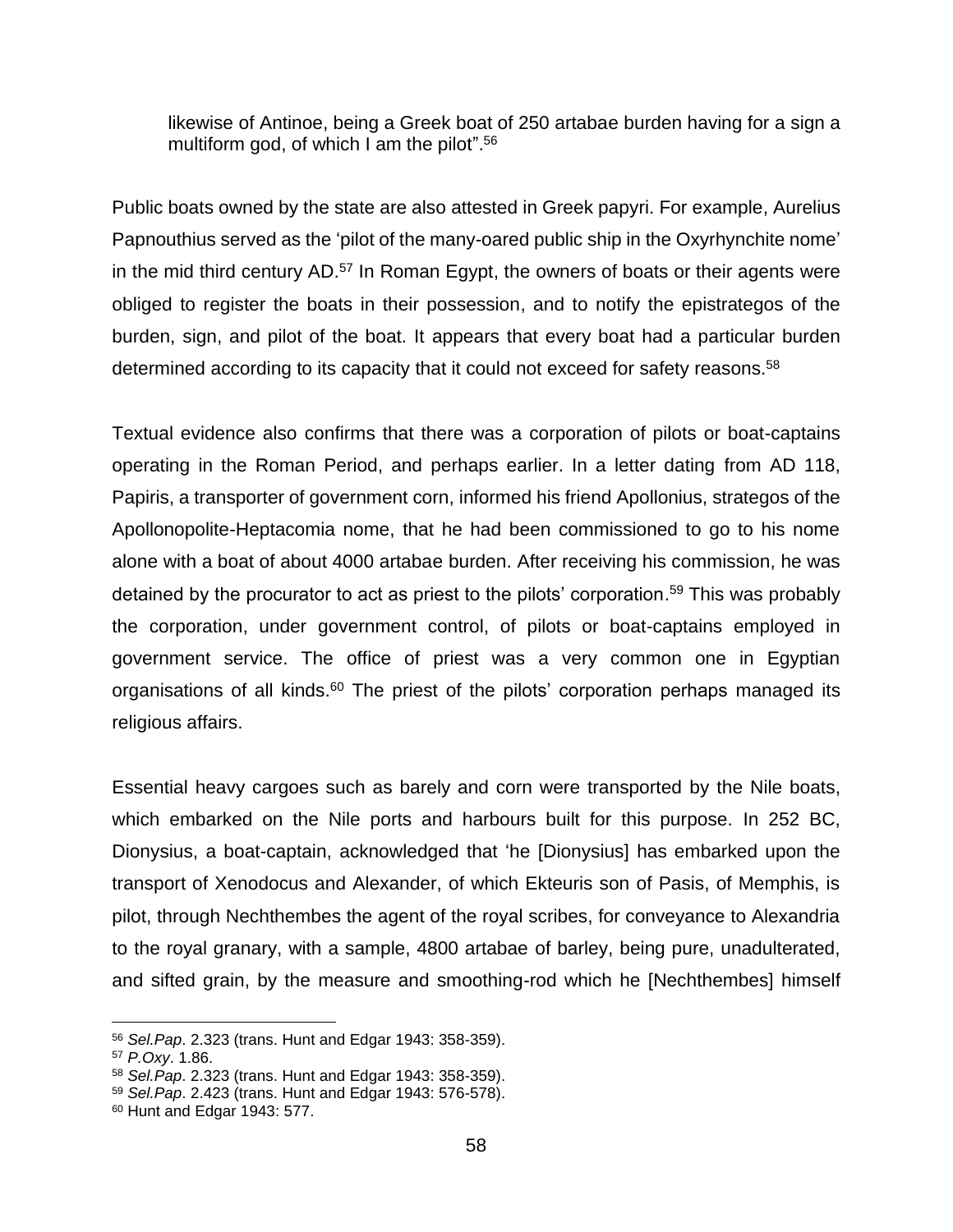brought from Alexandria, with just measurement; and I [Dionysius] make no complaint'.<sup>61</sup> In a census return datable to AD 132-133, Polydeukes served as 'a secretary in the metropolis and the harbour' at Herakleopolis under Hadrian. <sup>62</sup> In AD 220-221, Aurelius Ammonius son of Ammonius, shipmaster in the administration of Noapolis of three boats carrying 15,000 artabae, signed a receipt to Aurelius Sarapion, sitologus of the Sko district of the upper toparchy, in which he confirmed that he has received and has had measured out to 'at the harbour of Satyrus on the great river, of wheat from the produce of the past third year, pure, unadulterated, free from earth and barley, not twice-trodden, sifted, by the public half-artaba measure according to the prescribed measurement…which I will carry down to Alexandria and deliver to the administration in Neapolis an entire and undamaged cargo'.<sup>63</sup>

In Graeco-Roman Egypt, almost everything was transported through the Nile, including animals such as horses,  $64$  papyrus rolls,  $65$  and reeds for heating the baths.  $66$  A cost was paid for the transportation of the cargo on board. Apparently, the price was determined in accordance with the distance between the place of shipping and the designated destination of the cargo in addition to the amount of the load.<sup>67</sup> In AD 196, Heron, an agent, paid to Apion, the nomarch of the Arsinoite nome, 124 drachmae 'for the boats of the image-bearers', apparently the cost of transporting certain cargo.<sup>68</sup> Due to the importance of their profession, the river pilots and boatmen were granted certain privileges. For example, they were given unconditional access to cities in times of crisis. This is evidenced in a letter from Caracalla, from AD 215:

All Egyptians in Alexandria, especially country folk, who have fled from other parts and can easily be detected, are by all manner of means to be expelled, with the exception, however, of pig-dealers and the river boatmen and the men who

<sup>61</sup> *Sel.Pap*. 2.365 (trans. Hunt and Edgar 1943,458-459) = *P.Hib*. 98.ii.6-21.

<sup>62</sup> *P.Oslo* 3.98

<sup>63</sup> *Sel.Pap*. 2.373 (trans. Hunt and Edgar 1943: 474-477) = *P.Oxy*. 17.2125.

<sup>64</sup> *P.Ryl*. 2.223.

<sup>65</sup> *P.Mich*. 1.22.

<sup>66</sup> *Sel.Pap*. 2.215 (trans. Hunt and Edgar 1943: 90-93).

<sup>67</sup> *P.Ryl*. 2.196.

<sup>68</sup> *P.Ryl*. 2.196.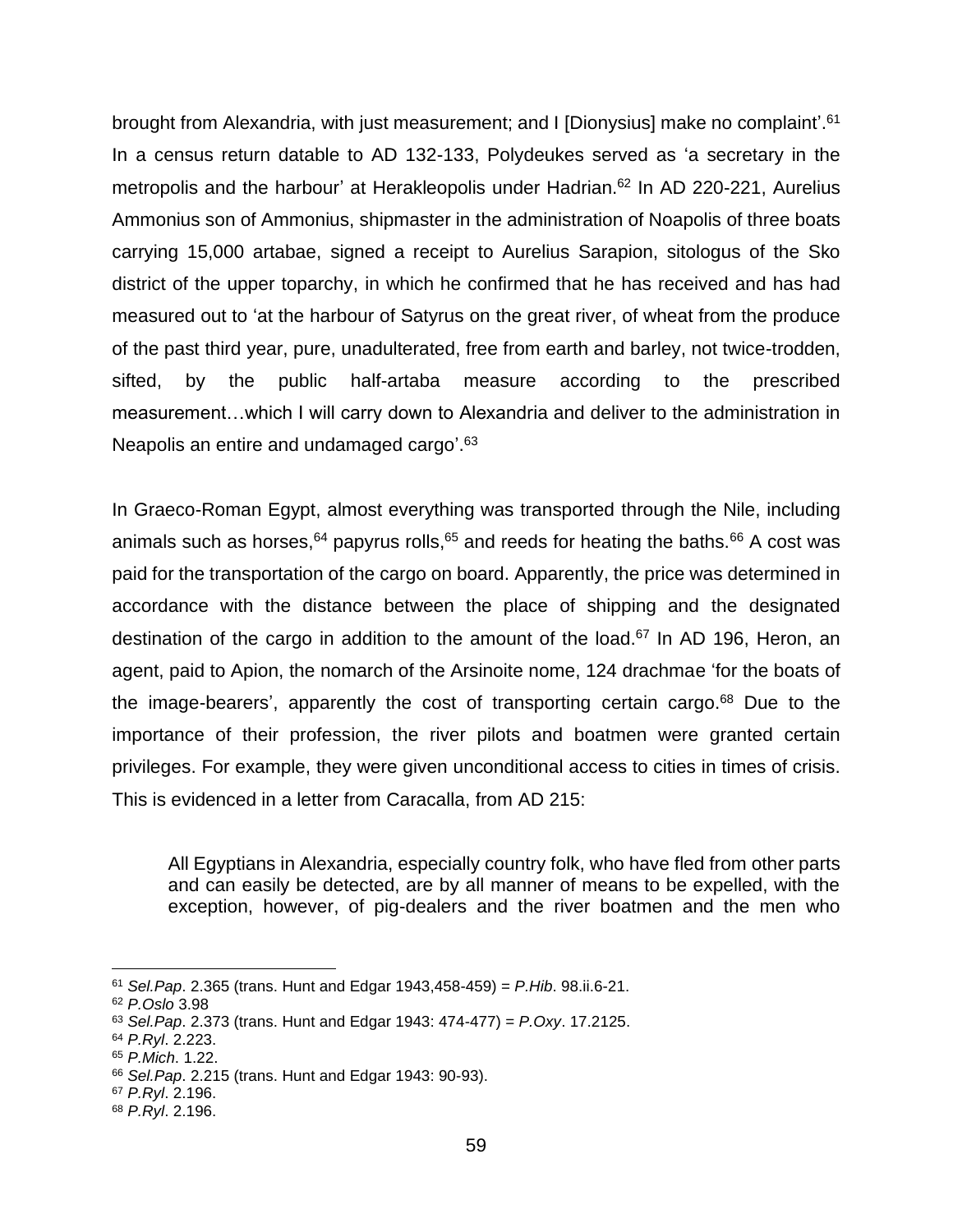bringing down reeds for heating the baths. But expel all the others, as by the numbers of their kind and their uselessness they are disturbing the city.<sup>69</sup>

#### *Irrigation-related Offices*

The Nile conservancy also administered and supervised a certain class of men, who in Greek papyri are called sailor-divers (*nautokolymbētai*). These were public officers in the service of the Nile water administration and in attendance on the shore guards and cultivation inspectors.They were relieved of all head-taxes and all public services, and were also fed at the public expense, but were forbidden to take up any other employment.<sup>70</sup> The sailor-divers thus enjoyed important economic and social privileges, especially taxation concessions.

River-workers (*tōn ergatōn potamou technē*) are also attested in Greek papyri. These were associated with the work on the embankments and canals under the supervision of the Nile conservancy. In AD 128-129, the individuals wishing to serve as river-workers had to apply for the profession:

To Diogenes also called Hermaeus, ex-exegetes, scribe of the city, from Dioscorus, freedman of Sarapion son of Sarapion son of ..., inhabitant of Oxyrhynchus in the quarter of the Hermaeum. I wish, beginning from the current thirteenth year of Hadrianus Caesar the lord, to practice the trade of a river-worker; wherefore I present this application as above.<sup>71</sup>

It seems that the Nile conservancy equally supervised the sluice guards (*aphesophylakas*), the irrigation guards (*hydrophylakas*), and the shore guard (*aigialophylax*). The construction of sluices was an important activity for the preservation of the Nile water resources, since sluices enabled the government officials to store and release the water of the Nile for irrigation purposes. If needed, and under the supervision of the inspectors of sowing, the gates of the sluices were lifted to allow the release of more water, in order to meet the demands of the cultivators. Cultivators were required to

<sup>69</sup> *Sel.Pap*. 2.215 (trans. Hunt and Edgar 1943: 90-93).

<sup>70</sup> *P.Mich*. 3.174.

<sup>71</sup> *Sel.Pap*. 2.317 (trans. Hunt and Edgar 1943: 350-351) = *P.Oxy*. 17.1263.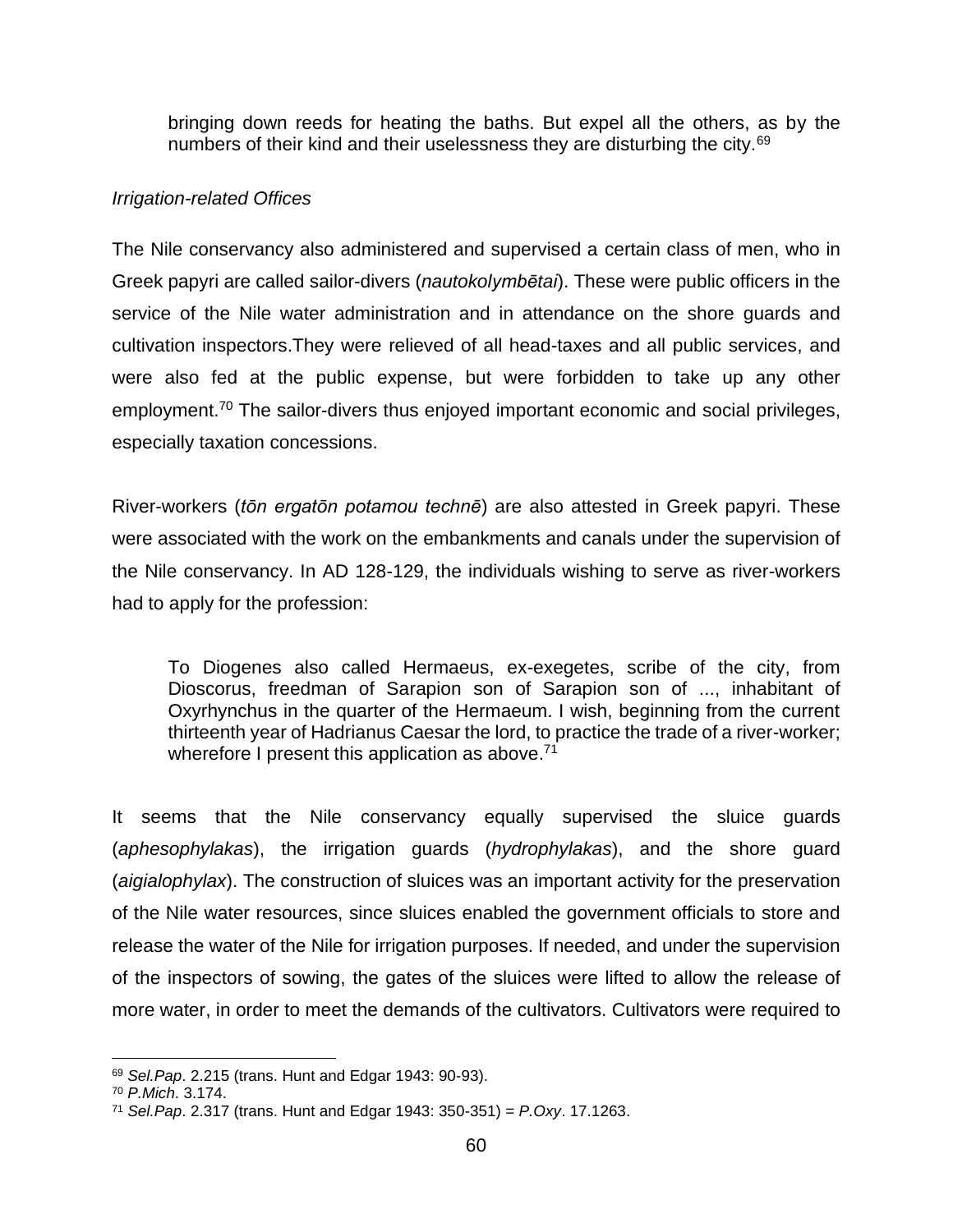apply to the komogrammateus, who in turn petitioned the strategos about this matter. The sluice and shore guards were thus selected and appointed to carry out this task. In AD 107, Theon, the shore guard, wrote to Claudius Erasus, the strategos of the division of Themistes:

The gates of the sluices, as you know, were lifted when you were present, as much as the inspectors of sowing wished, and they are nearly all out of the water, as you know; for I gave the inspectors of sowing the conduct of the whole matter, instructing them through you to draw off as much water as they need, and I urged you through the centurion Iulius ... I hear that the komogrammateus of Apias has petitioned you for a further supply of water for the fields of the village, when all the time the inspector of sowing for the district (?) was at the village and ought, if he required water, to have remembered my order given when you were present to come up in order to draw off as much water as he wishes or to send somebody for this purpose. It is evident from this that nobody wants it, nor has any one of the cultivators applied to you about this till now...<sup>72</sup>

Due to the importance of the sluice gates for the management of the amount of water released into the various arable lands in Egypt, a large number of guardians were appointed for the protection, supervision, administration, and, if necessary, repair of the sluice gates. In AD 25 at Tebtynis, four priests submitted an oath to the inspector of sowing of the Arsinoite nome to act as guards of two sluice gates, which opened onto temple land. The priests Marepsemis, son of Marepsemis, and Pecheus, son of Psyphis, were responsible for guarding the priests' sluice to the west of the bridge, while Sokonopis, son of Sokonopis, and Phanesis, son of Pastoous, guarded the priests' sluice to the east. In the month Sebastos/Thoth, the four priests had to swear by the emperor Tiberius that they 'will each guard his own sluice in addition to all expenses and attend it every hour so that no loss may ensue; and if any collapse or break should occur, we ourselves will be responsible for all damage that follows'.<sup>73</sup>

The protection of the sluice gates was the personal responsibility of the appointed guards. It is clear that the sluice guards bore the financial burden of the repair of the sluice gates

<sup>72</sup> *P.Ryl*. 2.81.

<sup>73</sup> *P.Mich*. 5.233.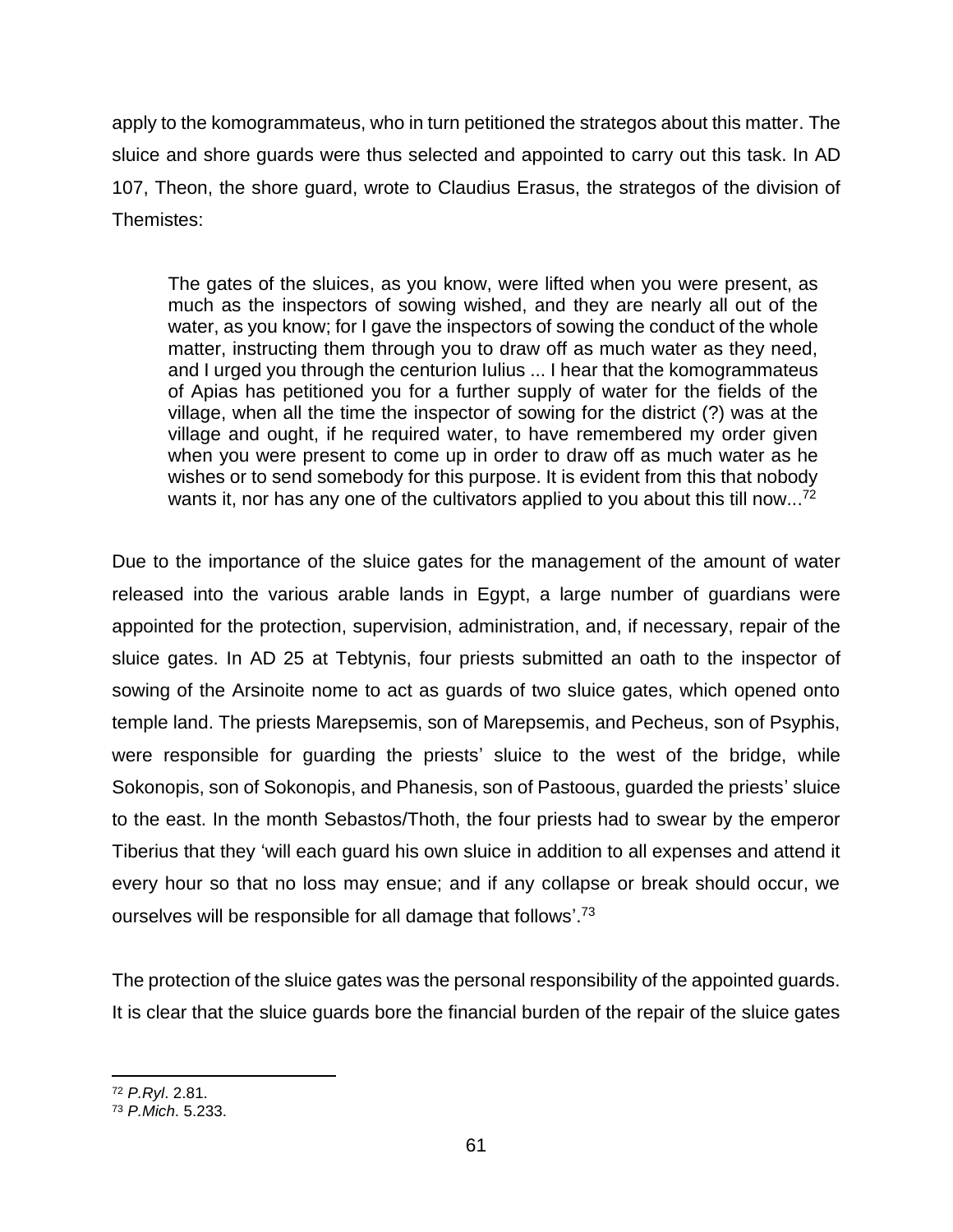in case of any damages. The irrigation of the arable lands was similarly a critical issue in the Graeco-Roman period. In the first century AD, the irrigation guards were usually selected through the elders of the villages. This is evidenced in an official letter which asks the elders of the villages of Skar, Thathis, Temenkorkis of the Shepherds, Sinageris, and Telbonthis each to send out 100 irrigation guards to the banks of the Upper Patemite district in the month Sebastos.<sup>74</sup> It is no coincidence that the appointment of the sluice guards and the irrigation guards occurred in the month Sebastos, which corresponds in Egyptian calendar with the month Thoth and in Julian calendar with the month Augustus, by the middle of which the Nile flood would reach its peak.Such appointments were closely connected with the inundation and were meant to ensure the safety of the water constructions by letting the inhabitants bear and share the responsibility with the state. Given that the sluice guards bore the financial burden of repairing any damage to the sluice gates, it is unlikely that they were provided with public clothing, which was normally assigned to military soldiers and guards.<sup>75</sup>

# *The Inspectors of Fishing* (*epitērēseōs apo thēras ichthuas*)

The government regulated fishing on the Nile river and other bodies of water, such as lakes. However, it remains uncertain whether the administration of fishing and fishermen fell under the direction of the Nile conservancy. Archaeological evidence of fishing tools like hooks and nets has been found at a variety of sites, which were excavated along the Nile Valley, for example Akoris, as well as elsewhere in the Graeco-Roman world.<sup>76</sup> The inspectors of fishing supervised both fishing and fishermen. Three papyri from the second century AD give revenue accounts from the inspectors of fishing at Theadelphia in the Arsinoite nome.<sup>77</sup>

Greek papyri also confirm that the state or the individuals who owned the land that abutted the water controlled the right to fish. Sale contracts often indicate that fishing rights were

<sup>74</sup> *P.Ryl*. 2.80.

<sup>75</sup> *P.Ryl*. 2.189.

 $76$  See the discussion in Bekker-Nielsen 2002, 216, and the catalogue of visual depiction of net-fishing.

<sup>77</sup> *P*.*Oslo* 3.89, *P*.*Oslo* 3.90, *P*.*Oslo* 3.91.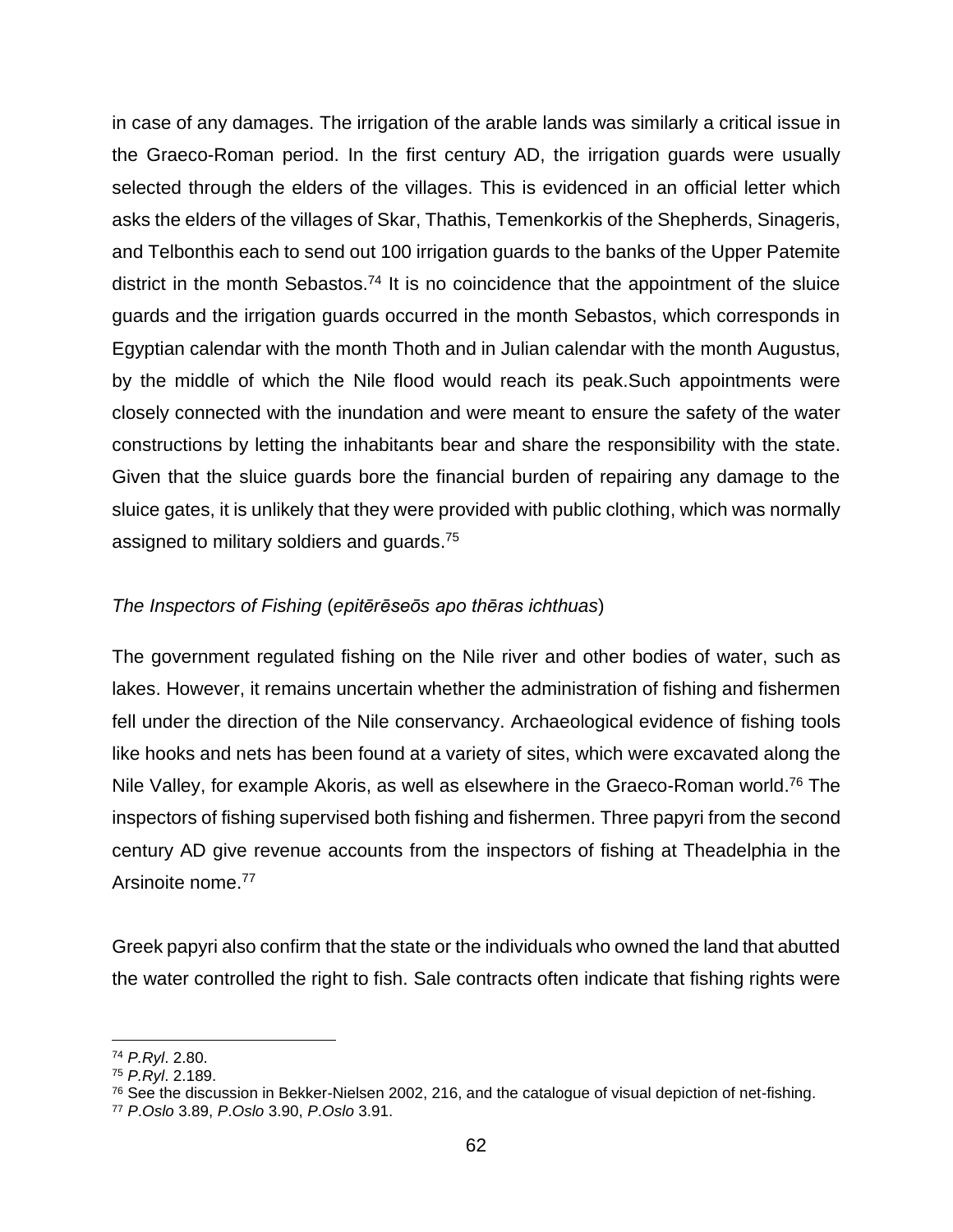treated as property that could be sold or rented. In 46-47 BC at Tebtynis, for example, a deed of sale lists the sale not only of a vineyard with all of its equipment, but also the irrigation canal, the dyke, a half-share of the reeds, and an *ichthua*, <sup>78</sup> which Kloppenborg has rightly interpreted as the right to fish on the canal.<sup>79</sup> In the same year, Psyphis, also called Harpochration, and his wife Tetosiris, also called Dionysia, divided their property among their four children and one grandson. Their two sons, Onnophris and Psyphis, and their grandson, Psenkebkis, each received, among other things, a one-third share of a storehouse, well, dyke, watchtower, water and fishing rights (*ichthuas*).<sup>80</sup>

An official license to fish in particular areas was usually issued to fishermen. By law it was forbidden to fish in areas beyond those approved in the license. It was also banned to catch certain species of fish, apparently for religious reasons. In the early second century AD, Plutarch narrated:

as for sea-fish, all Egyptians do not abstain from all of them, but from some kinds only; as, for example, the inhabitants of Oxyrhynchus abstain from those that are caught with a hook; for, inasmuch as they revere the fish called oxyrhynchus (the pike), they are afraid that the hook may be unclean, since an oxyrhynchus may have been caught with it. The people of Syene abstain from the phagrus (the seabream); for this fish is reputed to appear with the oncoming of the Nile, and to be a self-sent messenger, which, when it is seen, declares to a glad people the rise of the river.<sup>81</sup>

Due to religious considerations, it was forbidden to catch or attempt to catch the divine oxyrhynchi and lepidoti fishes. Plutarch makes it clear that 'of the parts of Osiris's body the only one which Isis did not find was the male member, for the reason that this had been at once tossed into the river, and the lepidotus, the sea-bream, and the pike had fed upon it; and it is from these very fishes the Egyptians are most scrupulous in abstaining'.<sup>82</sup> This is why in AD 46, the elders of the fishermen of the villages of Narmouthis and Berenicis Thesmophori, swore, to the agents of Sarapion, son of

<sup>78</sup> *P*.Mich. 5.74-75.

<sup>79</sup> Kloppenborg 2018: 581.

<sup>80</sup> *P*.Mich. 5.322.7, 24.

<sup>81</sup> Plutarch, *De Iside et Osiride* 7.

<sup>82</sup> Plutarch, *De Iside et Osiride* 18.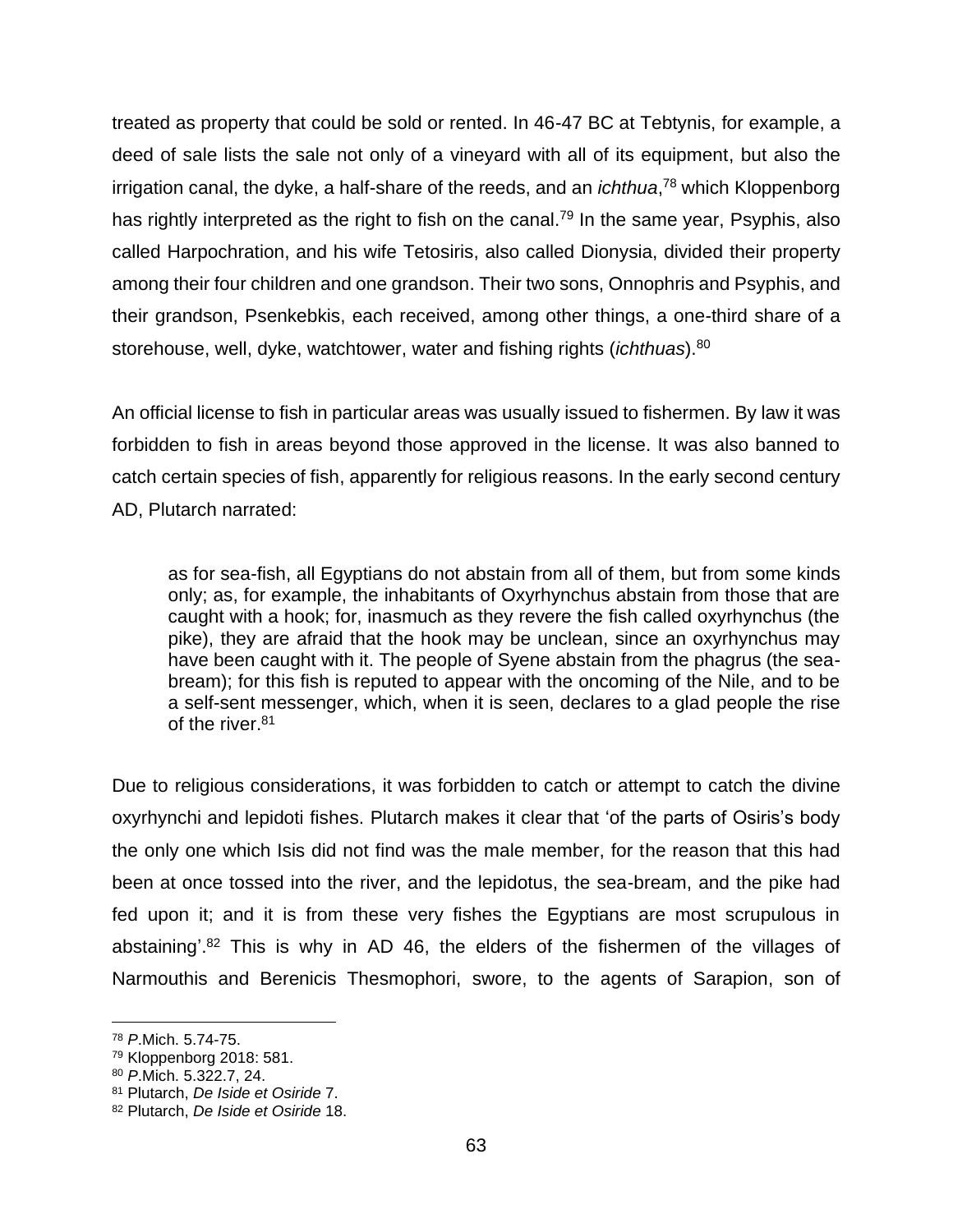Ptolemaeus, nomarch and superintendent of the revenues and the distribution of imposts of the Arsinoite nome, by Tiberius Claudius Caesar Augustus Germanicus Imperator, that they 'never have been or be privy to fishing or dragging a net or casting a net to catch the images of the divine oxyrhynchi and lepidoti, in conformity with the public engagement signed by us and the other fishermen'.<sup>83</sup>

# **Water Transportation and Reservation for Personal and Public Use**

# *The Water Carrier (hydrophoros) and the Water Provider (hydroparochos)*

Drinking water from the Nile and its different channels were secured for domestic structures and public buildings through the water carriers.<sup>84</sup> In 221 BC, Eutychos, who served as a water carrier (*hydrophoros*), petitioned the Ptolemaic king for an assault with beating on him and his wife at Magdola. Water wells (*phrēar*) were present in the courtyards of many houses at Oxyrhynchus.<sup>85</sup> The water transported by water carriers for domestic and personal use was kept in jars (*amphorae*), or, as papyri confirm, roofed water-coolers (*hydro psycheion*) within the house. <sup>86</sup> Unfortunately, no domestic watercooler has been archaeologically identified so far. It seems that the overseers of the supply of water supervised water carriers.

Water providers (*hydroparochois*) similarly supplied public buildings with their daily needs of water in return for some money.<sup>87</sup> In AD 113, the four overseers of the supply of water for the reservoirs and fountains of a metropolis submitted to Demetrius, ex-gymnasiarch and auditor, an account of receipts and expenses of the water supply from Pachon of the past sixteenth year of Trajan to the thirtieth of Phaophi of the current seventeenth year:

For the reservoir of the grove, having sixteen Shadufs worked each by one and a half men (per day) who draw up water from morning till evening: sixteenth year of Trajanus Caesar the lord, Pachon: to Aphrodisius, hirer of the water-drawers, as his own wage for Pachon, fourty drachmae, and to distribute to the water-

<sup>83</sup> *Sel.Pap*. 2.329 (trans. Hunt and Edgar 1943: 372-375).

<sup>84</sup> *P.Enteux* 78.

<sup>85</sup> *P.Oxy.* 3.502.17-18.

<sup>86</sup> *P.Ryl*. 2.233.

<sup>87</sup> *P.Oxy.* 4.529.13; *P.Oxy*. 17.2128.2.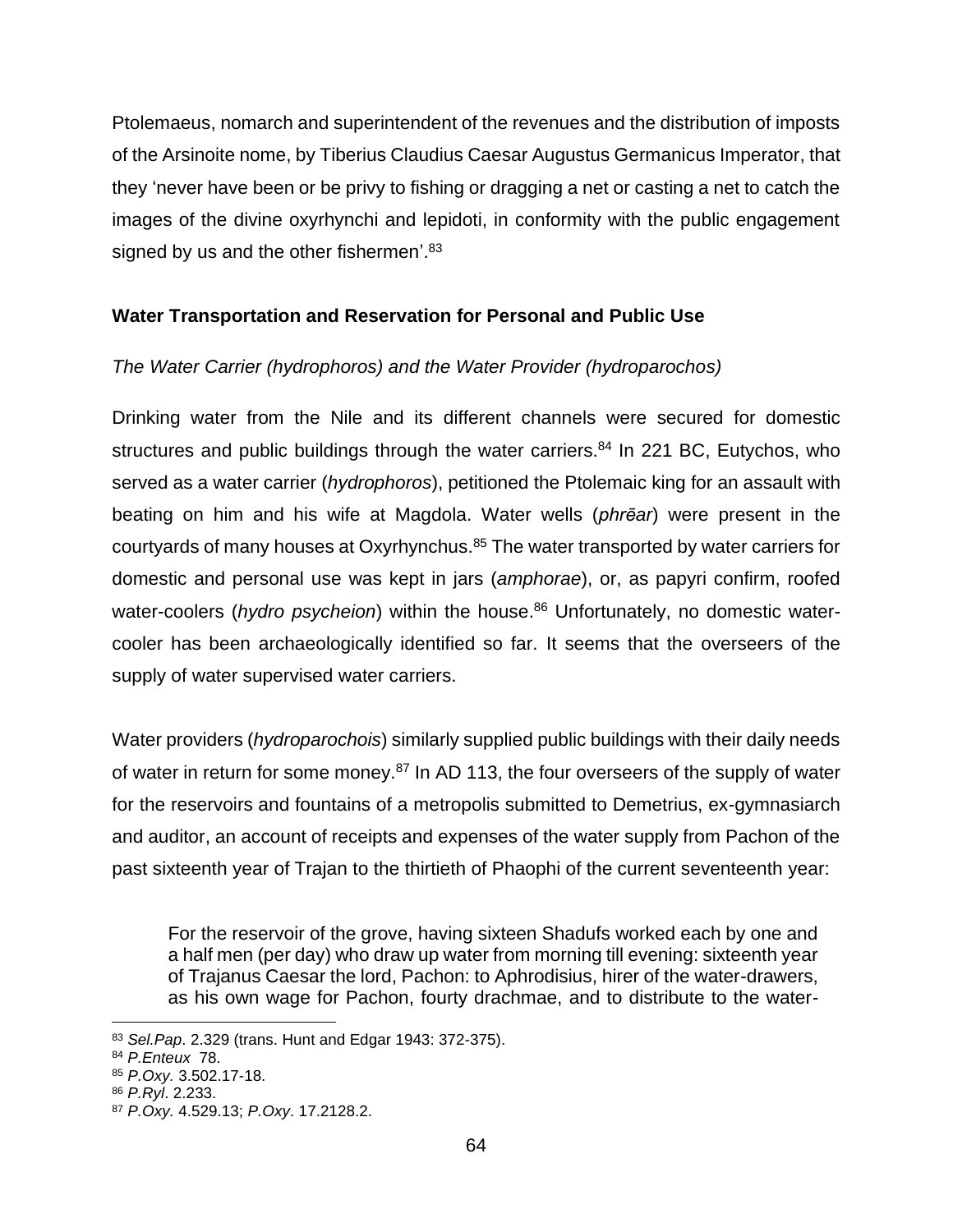drawers from the first to the thirtieth, comprising seventy-nine men at the reservoir and the machine of the canal and 320 night-workmen likewise, making altogether 1103 men, at a wage of fourty drachmae for thirty men, 1170 drachmae, and to distribute to the labourers employed on the Archimedean screws, comprising 200 men, at the rate of ten obols each, 2000 obols, equal to 276 drachmae, and as the price of oil burned in lamps for the night-workmen twelve drachmae two obols, and as the price of earthen-ware buckets one drachma, total for the month 1799 drachmae two obols... Wage of the ox-drivers for the reservoir of the grove, which employs two water-wheels and six drivers; Pachon, to Peteeus son of Patunis, herdsman, as wage for Pachon, thirty-two drachmae, and to six ox-drivers likewise for Pachon, three at sixteen drachmae each, fourty-eight drachmae, other two at fourteen drachmae each, twenty-eight drachmae, another one at twenty-four drachmae, total for the month 132 drachmae.<sup>88</sup>

The account gives details on water supply to different structures and buildings within the metropolis. The cost of the supply of water for the Severian baths amounted to eighteen obols per day, for the dromos fountain to nine obols per day, for the Cleopatreum fountain to nine obols per day likewise, for the Serapeum beer-shop to thirteen obols per day, and from the rulers of the synagogue of Theban Jews to 128 drachmae per month.<sup>89</sup> Together, Archimedean screws (Shadufs) and waterwheels (Saqiyas) were used to draw up water from lower water streams or channels to the agricultural lands. Labour work, tremendous effort, and heavy financial burden were all necessary for lifting up water and secured its distribution to the arable lands as well as the inhabitants for daily use. Unfortunately, the name of the metropolis is not stated in the account, yet the mention of the Capitol and the warm baths of Antinous in the document may suggest Oxyrhynchus or Ptolemais Euergetai. In the late second or early third century AD, a municipal account attests that 3383 drachmae, two obols were paid to the providers of water, presumably as the cost of supplying water to the different buildings and facilities of the metropolis.<sup>90</sup>

Papyrological documents also confirm that water guards (*hydrophylakes*) were appointed in Roman Egypt to serve as guard of the water channels or inspectors of the irrigation

<sup>88</sup> *Sel.Pap*. 2.406 (trans. Hunt and Edgar 1943; 536-541).

<sup>89</sup> *Sel.Pap* 2.406 (trans. Hunt and Edgar 1943: 536-541).

<sup>90</sup> *Sel.Pap* 2.407 (trans. Hunt and Edgar 1943: 542-543).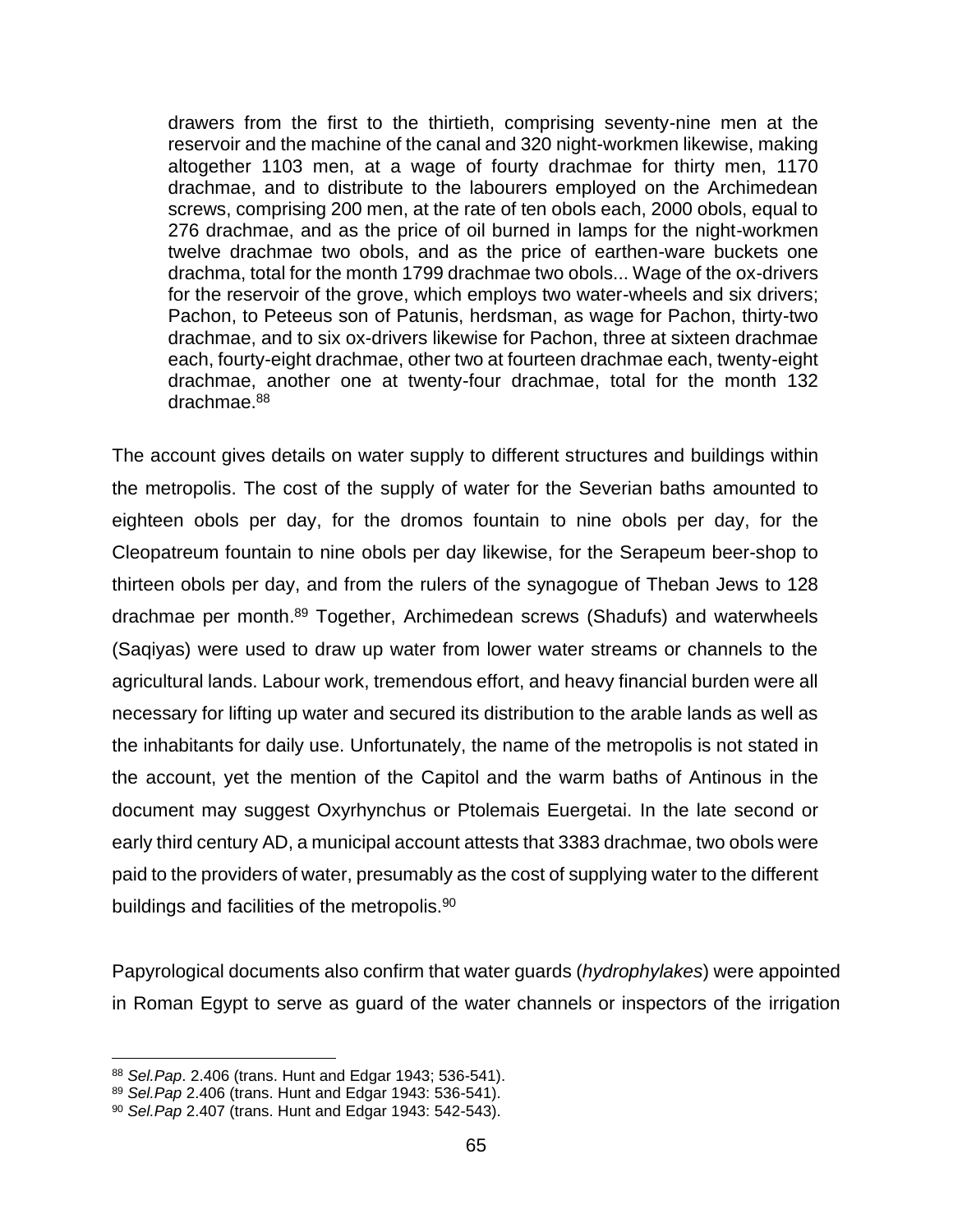works.<sup>91</sup> The position of *hydrophylakes* was not a liturgy under the Roman Empire since it was a job for which men were hired, either by private persons or by state bodies. The word *hydrophylakes* only appears in the Roman period, while in the Ptolemaic period one encounters in Greek papyri the 'guardian of the dykes (*chomatophylakes*)', who were paid in cash or in wheat.<sup>92</sup> In AD 177, Sarapion, son of Achilleus, and [Her]aklas (?), son of Melas and Mysthes, who served as water guards of the Poime[ni]kos canal, wrote to the sitologoi of Karanis that they had received and measured from him from the produce of year nine the (artabae?) which were ordered to be given to them by Potamon, the strategos, and Asklepiades, the royal scribe of the division.<sup>93</sup>

The supply of water for the agricultural lands was secured through water channels, waterwheels, shadufs, water-drawers, and reservoirs. In AD 135, Eudaemonis, also called Tetes, and Soëris, also called Souerous, both daughters of Herodes, also called Tiberius, son of Heron, divided between themselves the domain-land vineyard which they held on lease at the village of Thrage in the toparchy of the Upper Suburb in the Hermopolite nome:

Each of us shall irrigate her own portion by means of … and men working at the waterwheel and regulating the channel, taking the water from our common reservoir which is in our private plot bordering the western wall of the domainland plot …, the cost of keeping and repairing the wooden water-wheel and likewise the reservoir and of cleansing it being borne by us both. The recipient of the southern portion shall permit the recipient of the northern portion entrance and exit through the eastern wall by her northern boundary during the time of the vintage only, and likewise the recipient of the northern portion shall allow the recipient of the southern to conduct water by means of the existing channel by the western wall of the plot in order to water all the southern portion, and likewise, if need arises at the inundation to water the same southern portion with the foot, the recipient of the northern portion shall give the right of conducting water through it.<sup>94</sup>

<sup>91</sup> See e.g. *P.Oxy.* 4.529.7.

<sup>92</sup> Bonneau 1993: 189-197.

<sup>93</sup> See *BGU* 2.621.

<sup>94</sup> *P.Ryl*. 2.157.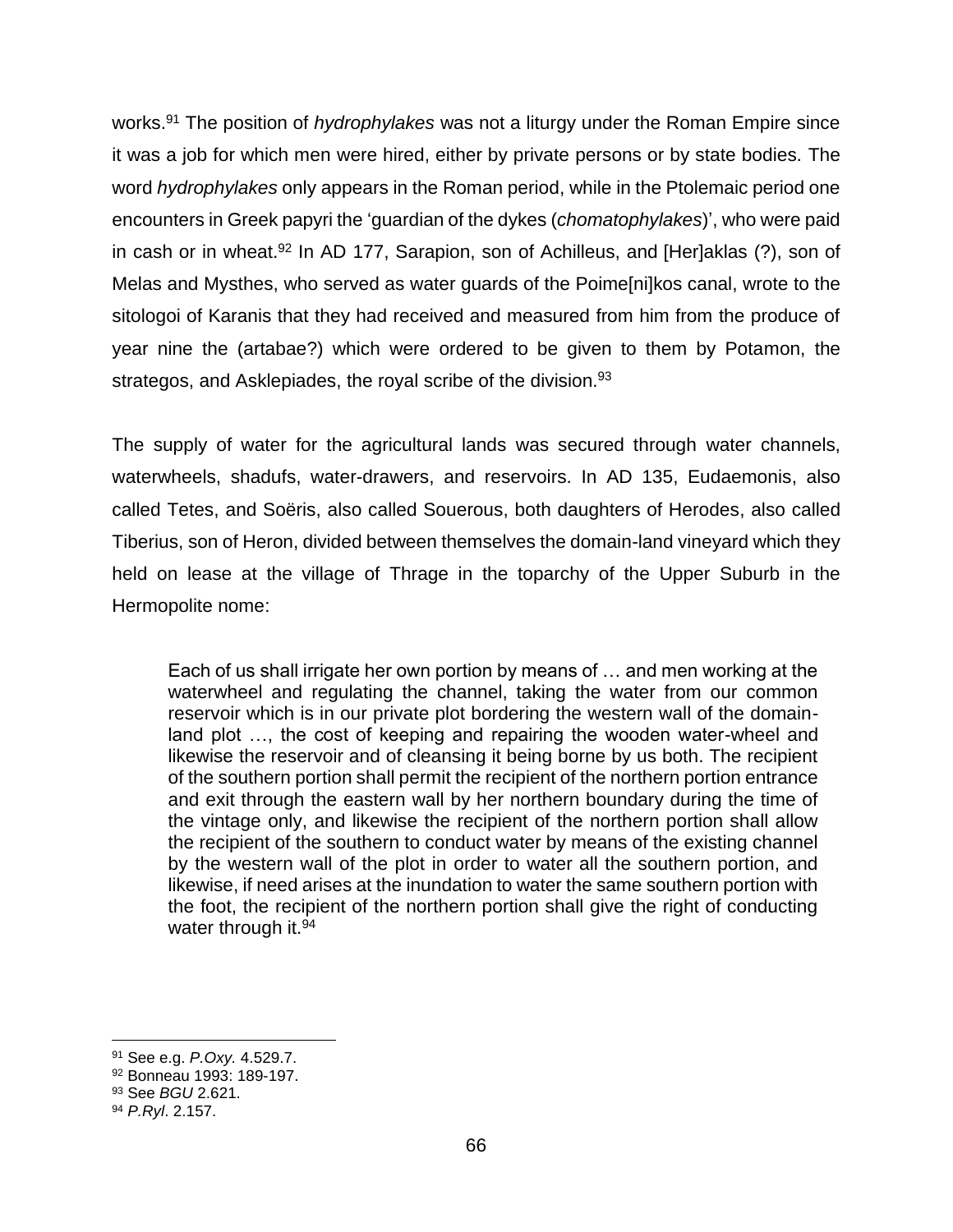The domain-land vineyard once had a wooden water-wheel and a common reservoir. Workmen were hired to keep the water-wheel running. The water-wheel was utilized to take the water from the common reservoir and regulated the distribution of the water through the channels and onto the arable lands of the vineyard. The owners of the vineyard bore the financial burden of keeping and repairing the water-wheel and likewise the reservoir and of cleansing it.

# **Conclusion**

The river Nile was the cornerstone of ancient Egyptian culture. Its annual flood brought prosperity and welfare for the ancient Egyptian life. The government and the inhabitants could develop an interrelated system of administrative offices, whose primary duty was to manage the water assets of the Nile and make the most of its water capacities. The administrative positions related to the Nile guaranteed an outstanding utility of the Nile and its water resources, which were efficiently and effectively used for the transportation of different cargoes and objects, whether heavy or light, for agricultural usage and irrigation of arable lands throughout the country, for fishing, and for drinking.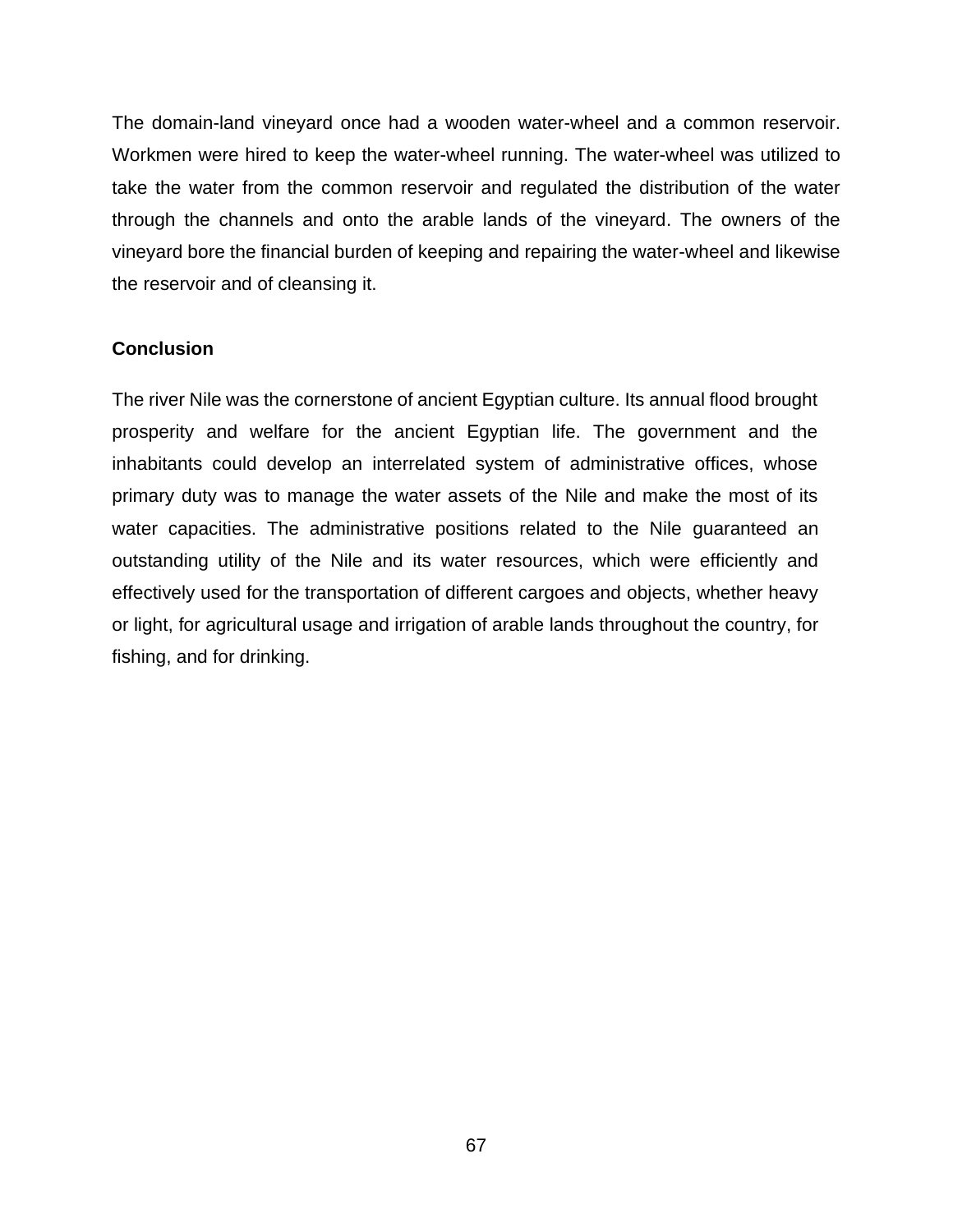#### **Bibliography**

The Duke Databank of Documentary Papyri (DDbDP) and the *Select Papyri, Volume II: Public Documents* are digitally available online. They can be respectively accessed on <https://papyri.info/browse/ddbdp/> and <http://www.attalus.org/docs/select.html#2.1> (last accessed on 21/3/2022).

Abdelwahed, Y. E. H. 2016. *Houses in Greco-Roman Egypt: Arenas for Ritual Activities*, Archaeopress Archaeology, Oxford.

Adams, C. 2016. 'Migration in Roman Egypt: Problems and Possibilities', in L. De Ligt and L. E. Tacoma (eds.), *Migration and Mobility in the Early Roman Empire*, Studies in Global Migration History, Vol. 23/7, Brill, Leiden, 264-284.

Bagnall, R. S. and Rathbone D. W. 2004. *Egypt from Alexander to the Early Christians*, Los Angeles.

Bekker-Nielsen, T. 2002. 'Nets, Boats and Fishing in the Roman World', *Classica et Mediaevalia* 53, 215-33.

Bietak, M. 2017. "Harbours and Coastal Military Bases in Egypt in the Second Millennium B.C. Avaris, Peru-nefer, Pi-Ramesse", in H. Willems and J.-M. Dahms (eds.), *The Nile: Natural and Cultural Landscape in Egypt*, Mainz Historical Cultural Sciences 36, Mainz, 53-70.

Bonneau**,** D. 1964. *La Crue du Nil: Divinité Égyptienne. À Travers Mille Ans d'Histoire, 332 av.-641 ap. J.-C., d'Après les Auteurs Grecs et Latins, et les Documents des Époques Ptolémaïque, Romaine et Byzantine*, Paris.

Bonneau**,** D. 1971. *Le fisc et le Nil: incidences des irrégularités de la crue du Nil sur la fiscalité foncière dans l'Égypte grecque et romaine*, Paris.

Bonneau**,** D. 1993. *Régime administratif de l'eau du Nil dans l'Egypte grecque, romaine et byzantine*, Leiden and New York.

68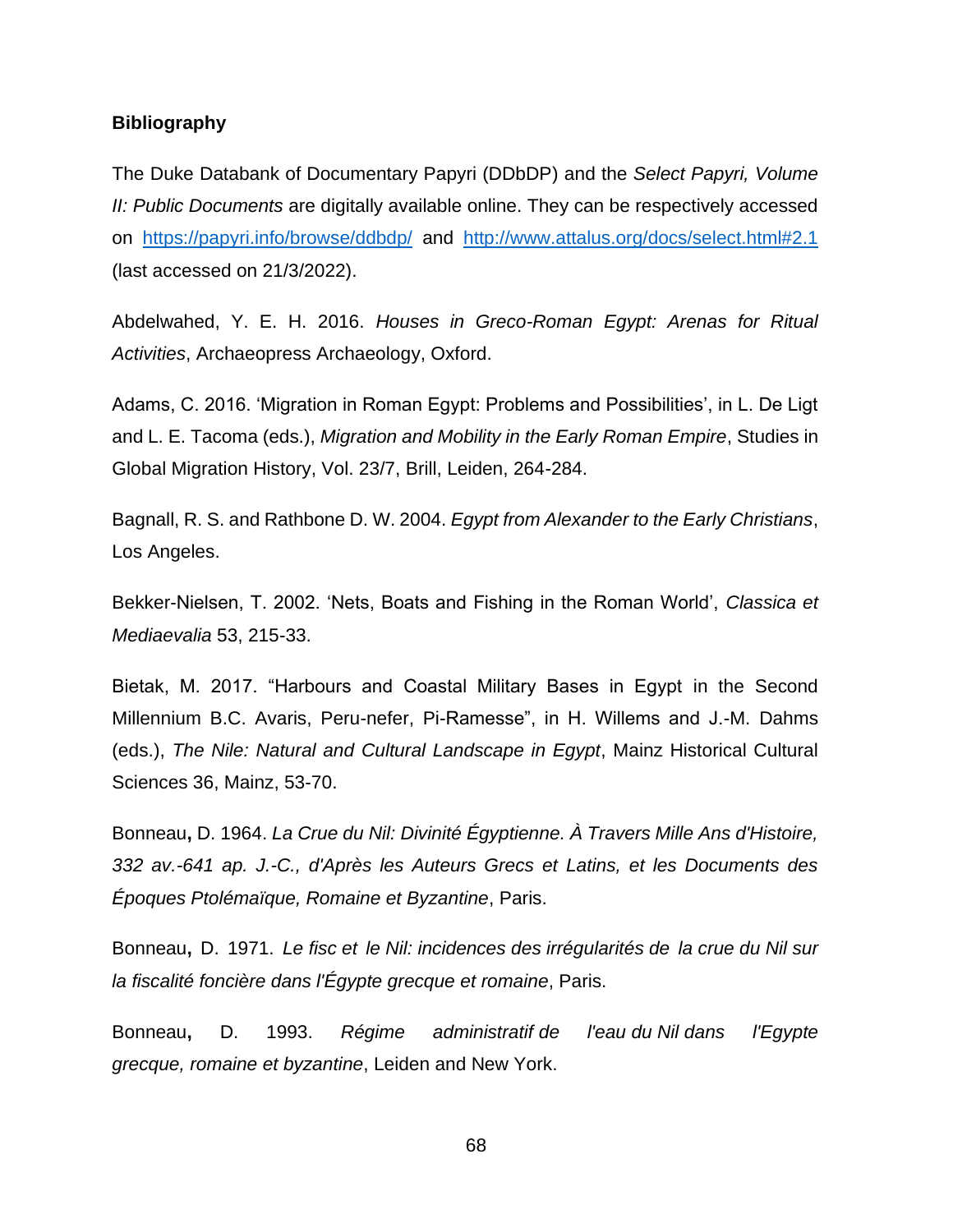Bunbury, J. 2019. *The Nile and Ancient Egypt: Changing Land- and Waterscapes, from the Neolithic to the Roman Era*, Cambridge University Press: Cambridge.

Habachi, L. 1975-1976. 'Two More Stelae of King Tiberius Unearthed in the Eastern Side of Luxor Temple', *OLP* 6/7, 247-52.

Hart, G. 2005. *The Routledge Dictionary of Egyptian Gods and Goddesses*, London and New York.

Hassan, F. 2007. 'The Aswan High Dam and the International Rescue Nubia Campaign', *African Archaeological Review* 24(3), 73-94.

Holleran, C. 2021. 'Information Asymmetry and the Roman Labour Market', in C. Rosillo-López and M. G. Morcillo (eds.), *Managing Information in the Roman Economy*, Palgrave Studies in Ancient Economies, Palgrave MacMillan, 159-202.

Hunt, A. S. and Edgar, C. C. 1943. *Select Papyri* II: *Non-Literary Papyri, Public Documents*, Cambridge, Mass. And London.

Khalil, E. 2010. 'The Sea, the River and the Lake: All the Waterways Lead to Alexandria', *Bollettino di Archeologia online*, volume speciale B / B7 / 5, 33-48.

Kloppenborg. J. K. 2018. 'Jesus, Fishermen and Tax Collectors: Papyrology and the Construction of the Ancient Economy of Roman Palestine', *Ephemerides Theologicae Lovanieses* 94/4, 571-99.

Okasha, S. 2010. 'Rameses Recrowned: The International Campaign to preserve the Monuments of Nubia, 1959-68', in S. D'Auria (ed.), *Offerings to the Discerning Eye: An Egyptological Medley in Honor of Jack A. Josephson*, Leiden, 223–244.

Pinch, G. 2002. *Egyptian Mythology: A Guide to the Gods, Goddesses, and Traditions of Ancient Egypt*, Oxford.

Rathbone, D. W. 1990. 'Villages, Land and Population In Graeco-Roman Egypt', *PCPS* [36:216, 1](https://www.jstor.org/stable/i40196923)03-142.